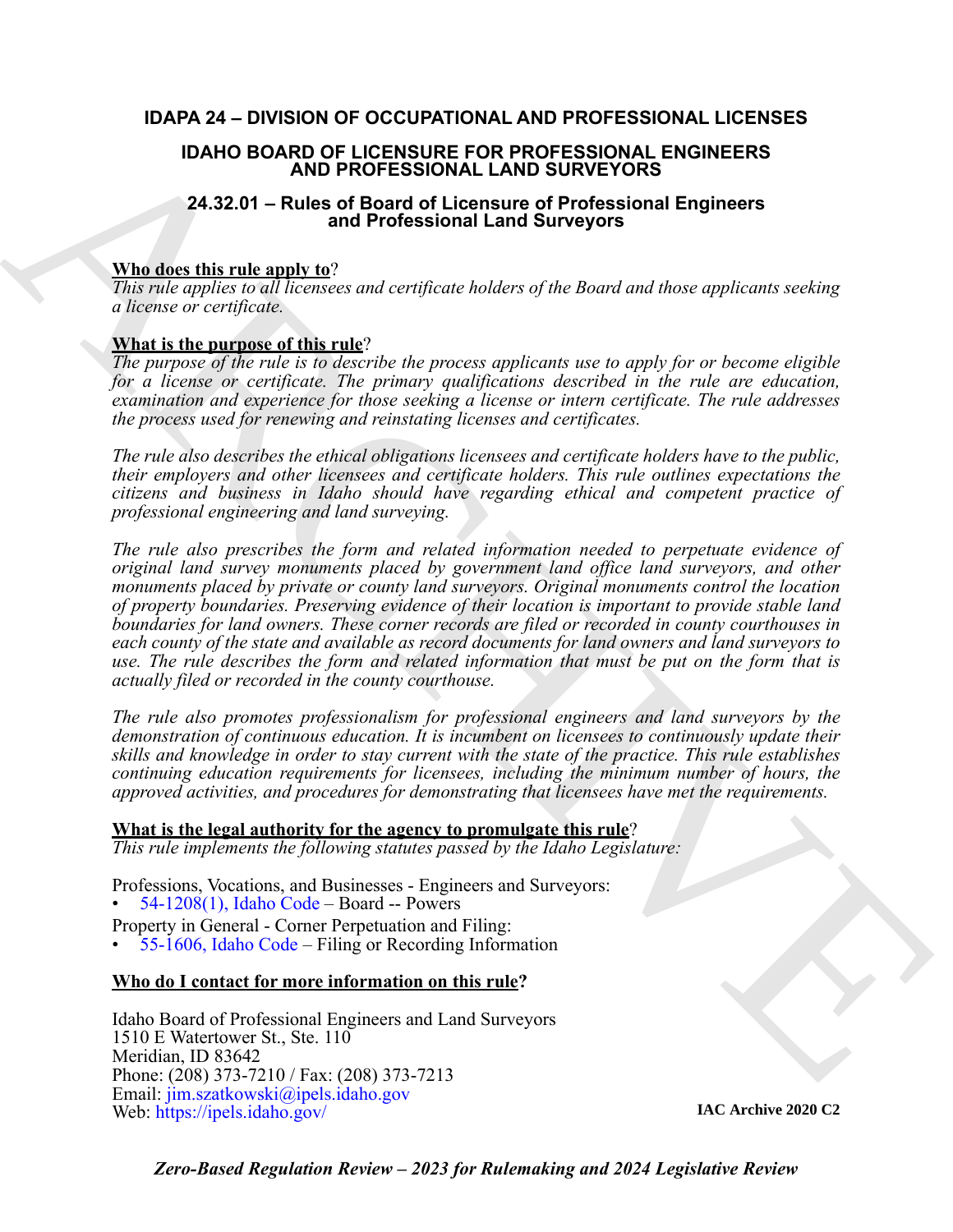# **Table of Contents**

| 24.32.01 - Rules of the Idaho Board of Licensure of Professional Engineers<br>and Professional Land Surveyors |  |
|---------------------------------------------------------------------------------------------------------------|--|
|                                                                                                               |  |
|                                                                                                               |  |
|                                                                                                               |  |
|                                                                                                               |  |
| <b>SUBCHAPTER A - RULES OF PROCEDURE</b>                                                                      |  |
|                                                                                                               |  |
|                                                                                                               |  |
|                                                                                                               |  |
|                                                                                                               |  |
|                                                                                                               |  |
|                                                                                                               |  |
| 019. Licensees Or Certificate Holders Of Other States, Boards, and Countries.  7                              |  |
| 020. Discontinued, Retired, And Expired Licenses And Certificates.  10                                        |  |
|                                                                                                               |  |
| 023. Professional Engineer Licensure For Faculty Applicants.  11                                              |  |
|                                                                                                               |  |
| SUBCHAPTER B - RULES OF PROFESSIONAL RESPONSIBILITY                                                           |  |
|                                                                                                               |  |
| 101. Competency For Assignments. Manuscription and Competency T2                                              |  |
|                                                                                                               |  |
|                                                                                                               |  |
|                                                                                                               |  |
|                                                                                                               |  |
| SUBCHAPTER C - RULES OF CONTINUING PROFESSIONAL DEVELOPMENT                                                   |  |
|                                                                                                               |  |
|                                                                                                               |  |
|                                                                                                               |  |
| SUBCHAPTER D - RULES FOR CORNER PERPETUATION AND FILING                                                       |  |
|                                                                                                               |  |
|                                                                                                               |  |
|                                                                                                               |  |
|                                                                                                               |  |
| SUBCHAPTER E - RULES FOR COORDINATE SYSTEM OF LAND DESCRIPTION                                                |  |
|                                                                                                               |  |
|                                                                                                               |  |
|                                                                                                               |  |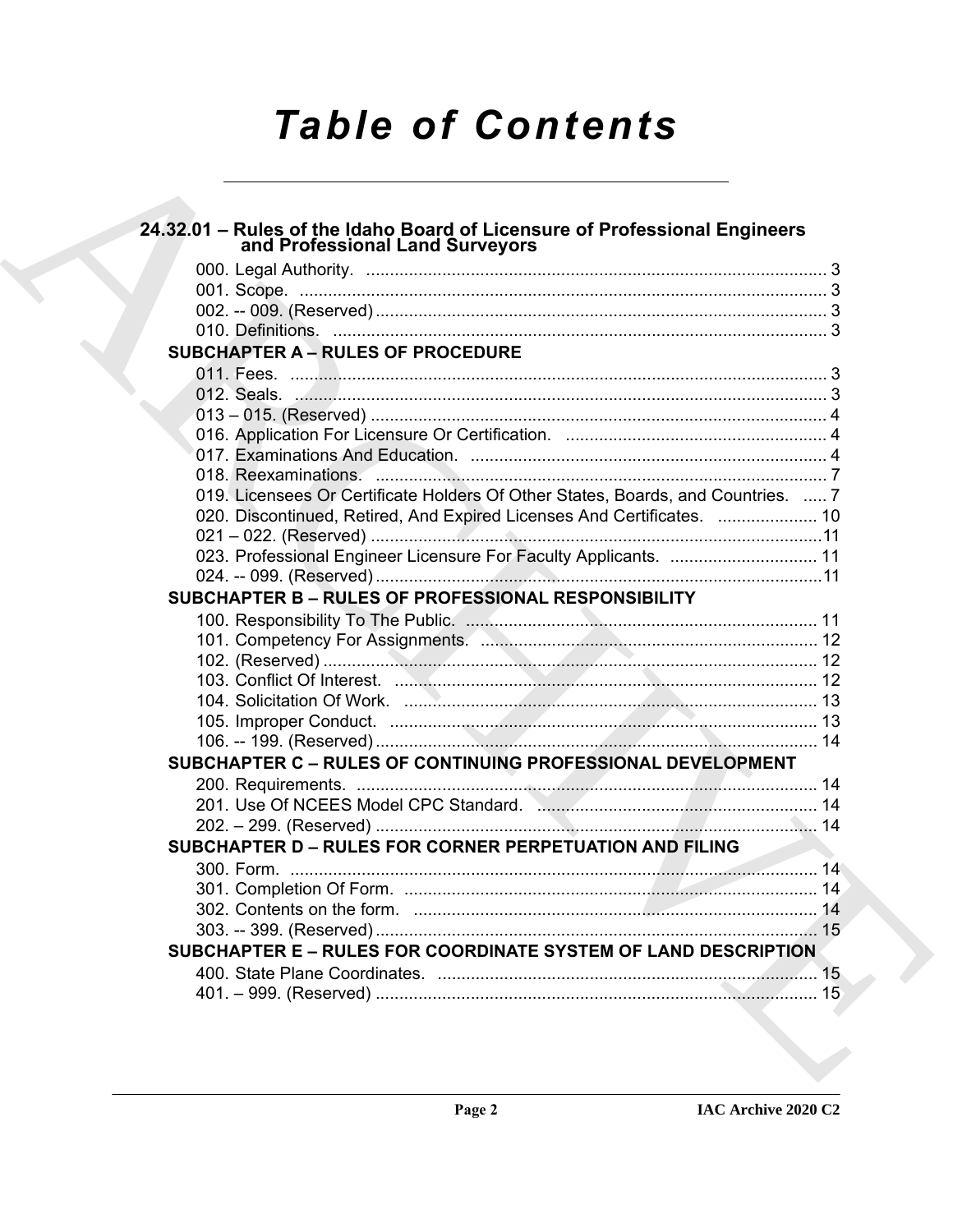#### <span id="page-2-0"></span>**24.32.01 – RULES OF THE IDAHO BOARD OF LICENSURE OF PROFESSIONAL ENGINEERS AND PROFESSIONAL LAND SURVEYORS**

#### <span id="page-2-16"></span><span id="page-2-1"></span>**000. LEGAL AUTHORITY.**

These rules are promulgated pursuant to Sections 54-1208(1), 55-1702(1), and 55-1606, Idaho Code. (7-1-21)T

#### <span id="page-2-17"></span><span id="page-2-2"></span>001.

These rules include procedures of the Board, rules of professional responsibility, rules of continuing professional development, rules for coordinate system of land description, and rules for properly completing corner perpetuation and filing forms. (7-1-21)T and filing forms.

#### <span id="page-2-3"></span>**002. -- 009. (RESERVED)**

#### <span id="page-2-9"></span><span id="page-2-4"></span>**010. DEFINITIONS.**

<span id="page-2-10"></span>The following terms are used as defined below: (7-1-21)T

**01. Certificate Holder**. Any person holding a current certificate as an Engineer Intern or a Land Surveyor Intern or a business entity (which is also herein referred to as a "person") holding a current certificate of authorization, which has been duly issued by the Board. (7-1-21) authorization, which has been duly issued by the Board.

**02. Deceit**. To intentionally misrepresent a material matter, or intentionally omit to disclose a known material matter. (7-1-21)T

<span id="page-2-14"></span><span id="page-2-13"></span><span id="page-2-12"></span><span id="page-2-11"></span>**03.** Incompetence. Failure to meet the standard of care.  $(7-1-21)$ T

**04.** Licensee. Any person holding a current license as a Professional Engineer, a Professional Land r, or a combination thereof, which has been duly issued by the Board. (7-1-21) Surveyor, or a combination thereof, which has been duly issued by the Board.

601. IDENTIFICATION TOWERS (1992) S. (1993), 1993), 1993), 1993 (1994), 1994 (1994), 1994 (1994), 1994 (1994), 1994 (1994), 1994 (1994), 1994 (1994), 1994 (1994), 1994 (1994), 1994 (1994), 1994 (1994), 1994 (1994), 1994 ( **05. Misconduct**. A violation or attempt to violate these rules or statutes applicable to the practice of engineering or surveying, or to knowingly assist or induce another to do so, or do so through the acts of another; a finding of guilt of commitment of a felony or a plea of guilty to a felony; commit fraud or deceit; failure to respond within twenty (20) days of an inquiry from the Board or its representative, unless such time is extended by the Board for justifiable cause; state or imply an ability to influence improperly a government agency or officia for justifiable cause; state or imply an ability to influence improperly a government agency or official.

#### **SUBCHAPTER A – RULES OF PROCEDURE (Rules 011 through 099)**

#### <span id="page-2-15"></span><span id="page-2-6"></span><span id="page-2-5"></span>**011. FEES.**

**01. Applications and Renewals**. All fees are set by the Board in the following categories and may in no event be more than the amount specified in Sections 54-1213, 54-1214, 54-1216, 54-1219 and 54-1223, Idaho Code. Fees are not refundable. (7-1-21) Code. Fees are not refundable.

<span id="page-2-8"></span>

| a. |  |  |  | Licensure as a professional engineer or professional land survey by examination. | $(7-1-21)T$ |
|----|--|--|--|----------------------------------------------------------------------------------|-------------|
|----|--|--|--|----------------------------------------------------------------------------------|-------------|

**b.** Reinstatement of a retired or expired license. (7-1-21)T

**c.** Certification for a business entity applying for a certificate of authorization to practice or offer to engineering or land surveying. (7-1-21) practice engineering or land surveying.

**d.** Renewals for professional engineers, professional land surveyors, engineer interns, land surveyor nd business entities.  $(7-1-21)$ interns, and business entities.

<span id="page-2-19"></span><span id="page-2-18"></span>**e.** Licensure for professional engineers or professional land surveyors by comity. (7-1-21)T

#### <span id="page-2-7"></span>**012. SEALS.**

**01. Official Seal of Board**. The official seal of this Board consists of the seal of the state of Idaho, surrounded with the words "Board of Professional Engineers and Professional Land Surveyors" and "State of Idaho."  $(7-1-21)T$ 

<span id="page-2-20"></span>**02. Standard Seals for Engineers and Land Surveyors**. The Board adopts standard seals for use by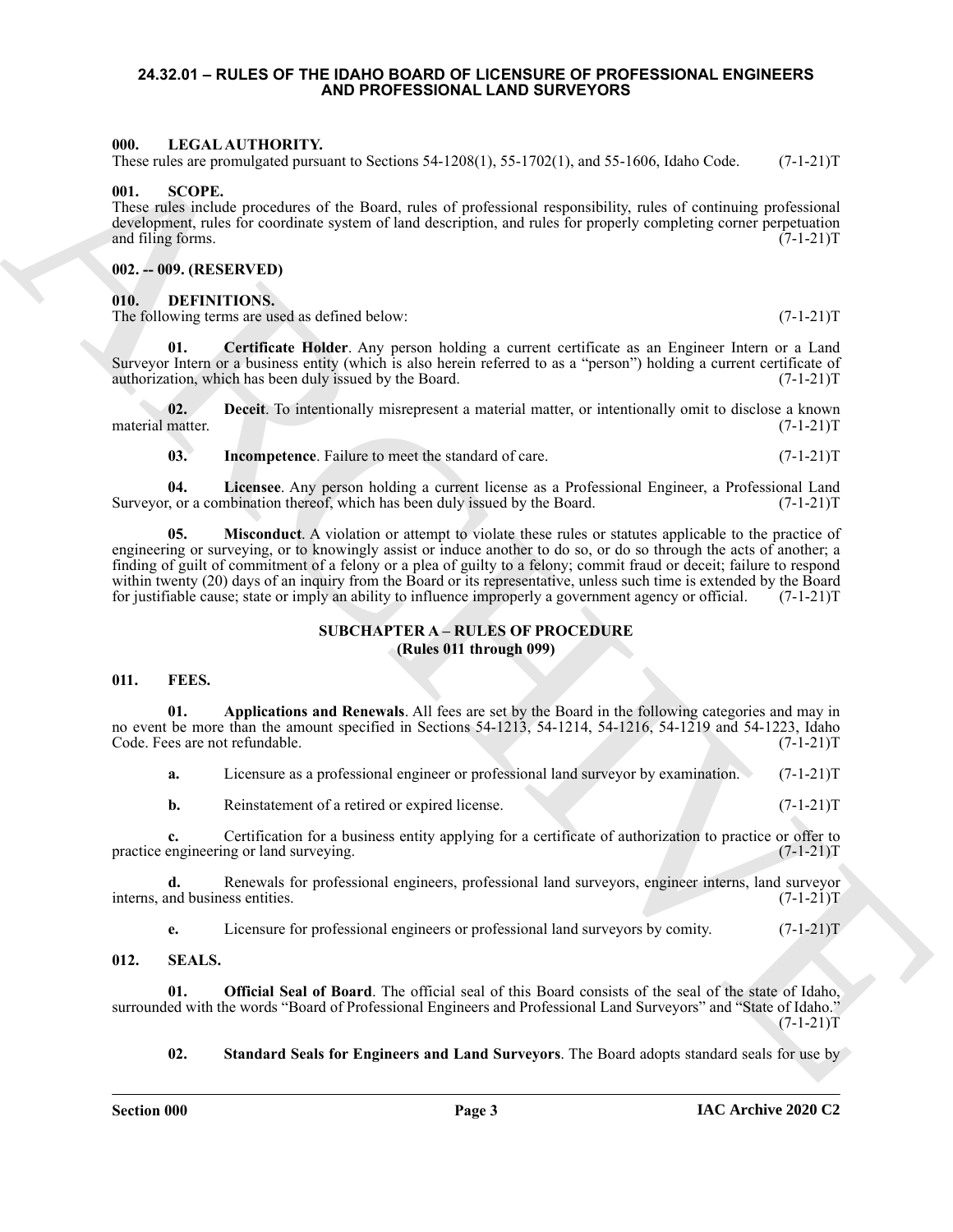licensed professional engineers and professional land surveyors as prescribed by Section 54-1215, Idaho Code. Seals<br>prepared and approved prior to July 1, 2008 are valid for continued use. (7-1-21) prepared and approved prior to July  $1, 2008$  are valid for continued use.

<span id="page-3-11"></span>**03. Seal for Professional Engineer/Land Surveyor**. Engineers obtaining licensure as land surveyors under the changes to Section 54-1217, Idaho Code, by the 1978 Legislature use the seal showing licensure as a Professional Engineer and Land Surveyor as adopted by the Board. Seals prepared and approved prior to July 1, 2008 are valid for continued use.

# <span id="page-3-0"></span>**013 – 015. (RESERVED)**

# <span id="page-3-4"></span><span id="page-3-3"></span><span id="page-3-1"></span>**016. APPLICATION FOR LICENSURE OR CERTIFICATION.**

**FOOP - Bione of Professional Engineeria 4.1 and Surveyor p.m.s.co.s.** Route Scholars (Footballs and Theoretical Scholars (Footballs and the state of the state of the state of the state of the state of the state of the st **01. Completion of Application**. Applications must be made in English. An application that is not fully completed by the applicant need not be considered or acted upon by the Board. The application by a business entity for a certificate of authorization to practice or offer to practice engineering or land surveying must set forth its address, and name and address of the individual, or individuals, duly licensed to practice engineering or land surveying in this state, who will be in responsible charge of engineering or land surveying services offered or rendered by the business entity in this state. rendered by the business entity in this state.

<span id="page-3-7"></span>**02. Submittal of Applications and Examination Cutoff Date**. Submittal of applications for licensure or intern certification must occur after passing the required national examinations. Examinations may be given in various formats and different registration dates apply depending on the examination format. (7-1-21)T various formats and different registration dates apply depending on the examination format.

**a.** For national examinations administered in a computer-based or paper format once or twice per year the registration requirements, including the deadline and testing windows, are established by the National Council of Examiners for Engineering and Surveying (NCEES). (7-1-21)T

**b.** For national examinations administered continuously in a computer-based format, there is no deadline for registering with NCEES. The registration requirements, including the testing windows, are established<br>(7-1-21)T by NCEES.  $(7-1-21)T$ 

**c.** In order for the Board to be able to verify experience, only experience up to the date of submittal of cation for licensure will be considered as valid. (7-1-21)<sup>T</sup> the application for licensure will be considered as valid.

**d.** Applications for certification as engineering or surveying interns are submitted after passing the Fundamentals of Engineering or the Fundamentals of Surveying examination and providing evidence of graduation with educational credentials required by Subsection 017.03 of this chapter. (7-1-21) with educational credentials required by Subsection  $017.03$  of this chapter.

<span id="page-3-6"></span>**03. Residency Requirement**. Except for military personnel stationed in the state of Idaho on military orders, and except for persons employed full-time in the state of Idaho, only residents of the state of Idaho and students enrolled at an Idaho university or college may qualify for initial licensure. (7-1-21)T

<span id="page-3-5"></span>**04. Minimum Boundary Survey Experience**. The Board requires a minimum of two (2) years v survey experience as a condition of professional land surveyor licensure. (7-1-21) boundary survey experience as a condition of professional land surveyor licensure.

# <span id="page-3-8"></span><span id="page-3-2"></span>**017. EXAMINATIONS AND EDUCATION.**

<span id="page-3-10"></span>**01. Use of NCEES Examinations**. National examinations prepared and graded by the National Council of Examiners for Engineering and Surveying (NCEES) may be used by the Board. Applicants registering for a national professional examination must have first passed the fundamentals examination unless exempted per Subsection 017.10 of this chapter. (7-1-21) Subsection 017.10 of this chapter.

<span id="page-3-9"></span>**02. Eligibility for Licensure, Educational Requirements**. The application for licensure as a professional engineer or professional land surveyor together with a passing score on the written ethics questionnaire or Idaho specific land surveying examination, is considered in the determination of the applicant's eligibility. Each applicant must meet the minimum requirements as set forth in Section 54-1212, Idaho Code, before being licensed.<br>Prescriptive education requirements are as follows: (7-1-21) Prescriptive education requirements are as follows: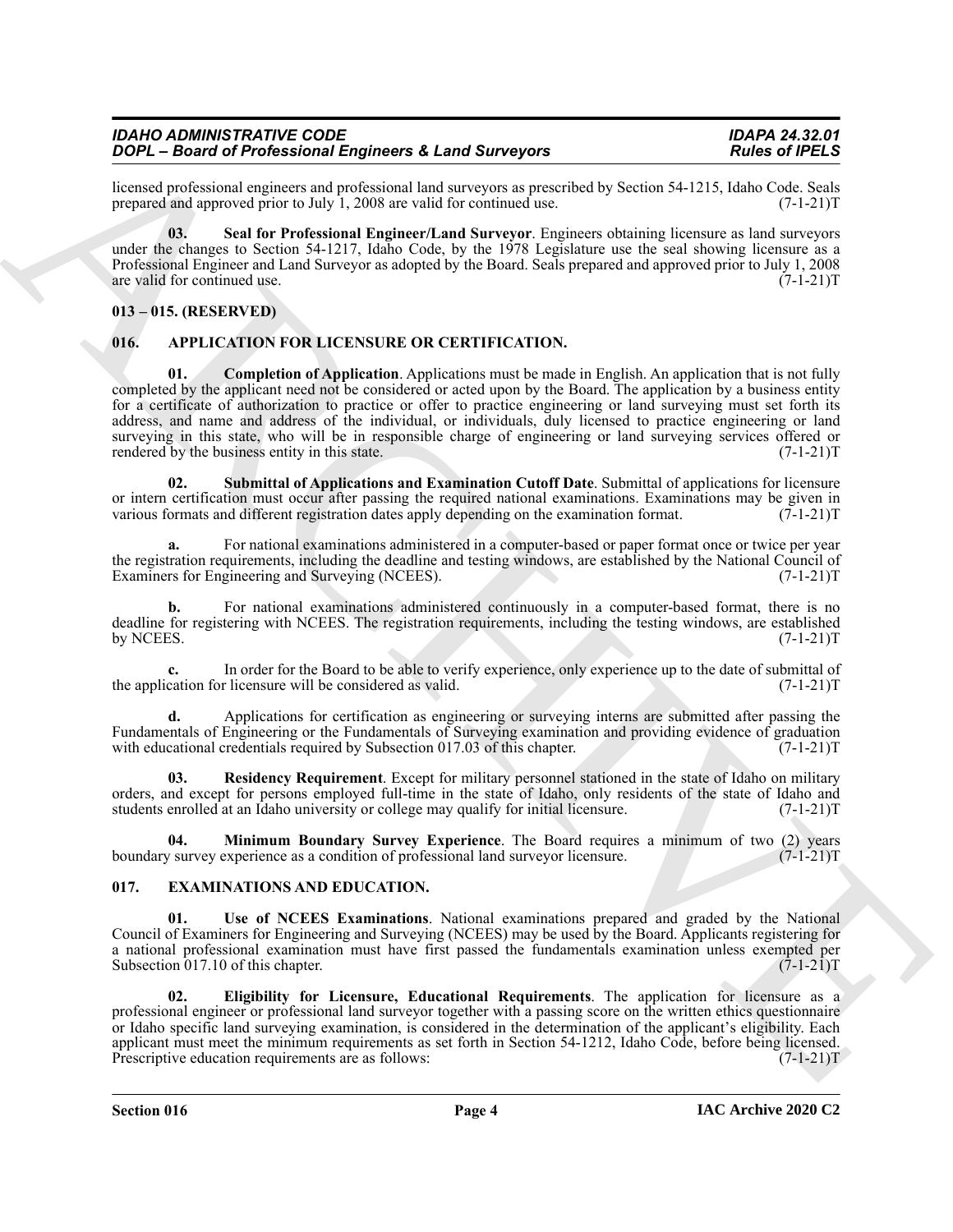**a.** In regard to educational requirements, the Board will consider as unconditionally approved only those engineering programs that are accredited by the Engineering Accreditation Commission (EAC) of ABET, Inc., or the bachelor of science programs accredited by the Canadian Engineering Accrediting Board, or those bachelor of science engineering programs that are accredited by official organizations recognized by the U.K. Engineering Council. Non-EAC/ABET accredited engineering programs, related science programs, and engineering technology programs will be considered by the Board on their specific merits, but are not considered equal to engineering programs accredited by EAC/ABET. The Board may continue consideration of an application for valid reasons for a period of one (1) year, without forfeiture of the application fee.  $(7-1-21)$ T

**b.** An applicant who has completed a four (4) year bachelor degree program in engineering not accredited by EAC/ABET or a four (4) year bachelor degree program in engineering technology, or in a related science degree program other than engineering must have completed the following before the Board will consider them to possess knowledge and skill approximating that attained through graduation from an approved four (4) year engineering curriculum as required by Section 54-1212(3)(b), Idaho Code, for certification as an Engineer Intern or<br>as required by Section 54-1212(1)(b), Idaho Code, for licensure as a professional engineer: (7-1-21)T as required by Section  $54-1212(1)(b)$ , Idaho Code, for licensure as a professional engineer:

i. Thirty-two (32) college semester credit hours of higher mathematics and basic sciences. The credits in mathematics must be beyond algebra and trigonometry and emphasize mathematical concepts and principles rather than computation. Courses in differential and integral calculus are required. Additional courses may include differential equations, linear algebra, numerical analysis, probability and statistics and advanced calculus. The credits in basic sciences must include at least two (2) courses. These courses must be in general chemistry, general calculusbased physics, or general biological sciences; the two (2) courses may not be in the same area. Additional basic sciences courses may include earth sciences (geology, ecology), advanced biology, advanced chemistry, and advanced physics. Computer skills and/or programming courses may not be used to satisfy mathematics or basic science requirements. Basic engineering science courses or sequence of courses in this area are acceptable for credit<br>but may not be counted twice. (7-1-21)T but may not be counted twice.

**FORD**  $\sim$  **Board of Professional Engineers 4. Land Surveyors Roles of REIS control in the state of REIS control in the Reis of Reis control in the State of Reis control in the State of Reis control in the State of Reis co** ii. Twelve (12) college credit hours in a general education component that complements the technical content of the curriculum. Examples of traditional courses in this area are philosophy, religion, history, literature, fine arts, sociology, psychology, political science, anthropology, economics (micro and macro), professional ethics, social responsibility. Examples of other general education courses deemed acceptable include management (such as organizational behavior), accounting, written and oral communications, business, and law. No more than six (6) credit hours may come from courses in management, accounting, business, or law. Courses in engineering economics, engineering management, systems engineering/ analysis, production, and industrial engineering/management will not be counted. Language courses in the applicant's native language are not acceptable for credit; no more than six (6) credit hours of foreign language courses are acceptable for credit. Native language courses in literature and civilization may be considered in this area. Courses which instill cultural values are acceptable, while routine exercises of personal craft are not. (7-1-21)T

iii. Forty-eight (48) college credit hours of engineering science and/or engineering design courses. Courses in engineering science must be taught within the college / faculty of engineering having their roots in mathematics and basic sciences but carry knowledge further toward creative application of engineering principles. Examples of approved engineering science courses are mechanics, thermodynamics, heat transfer, electrical and electronic circuits, materials science, transport phenomena, and computer science (other than computer programming skills). Courses in engineering design stress the establishment of objectives and criteria, synthesis, analysis, construction, testing, and evaluation. Graduate level engineering courses may be included to fulfill curricular requirements in this area. Engineering technology courses cannot be considered to meet engineering topic requirements. (7-1-21)T requirements.  $(7-1-21)T$ 

iv. The Board may require detailed course descriptions for seminar, directed study, special problem and similar courses to ensure that the above requirements are met.  $(7-1-21)$ T

**c.** In regard to educational requirements, the Board will consider as unconditionally approved only those surveying programs that are accredited either by the Engineering Accreditation Commission (EAC), the Applied and Natural Science Accreditation Commission (ANSAC) or the Engineering Technology Accreditation Commission (ETAC) of ABET, Inc. An applicant who has completed a four (4) year bachelor degree program in a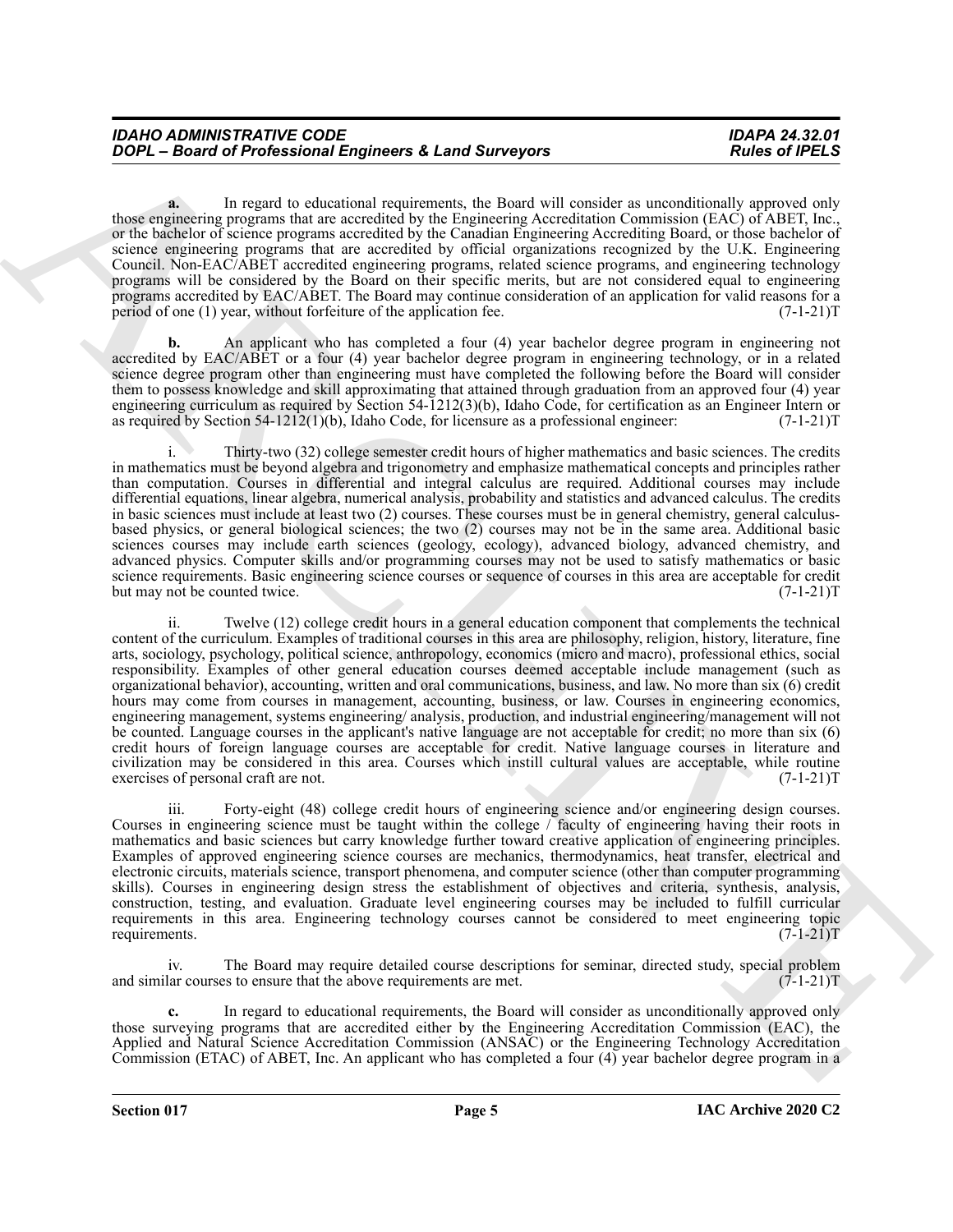| IDAHO ADMINISTRATIVE CODE                               | <b>IDAPA 24.32.01</b> |
|---------------------------------------------------------|-----------------------|
| DOPL - Board of Professional Engineers & Land Surveyors | <b>Rules of IPELS</b> |

related program must have completed a minimum of the following college level academic courses, or their equivalents as determined by the Board, before the Board will consider them to possess knowledge and skill approximating that attained through graduation from an approved four (4) year surveying curriculum as required by Section 54-1212(4)(b), Idaho Code, for certification as a Land Surveyor Intern or as required by Section 54-1212(2)(b), Idaho Code, for licensure as a professional land surveyor: (7-1-21)T

Eighteen (18) college semester credit hours of mathematics and basic sciences. A minimum of twelve (12) credits in mathematics must be beyond basic mathematics, but the credits include college algebra or higher mathematics. These courses must emphasize mathematical concepts and principles rather than computation. Mathematics courses may include college algebra, trigonometry, analytic geometry, differential and integral calculus, linear algebra, numerical analysis, probability and statistics, and advanced calculus. A minimum of six (6) credits must be in basic sciences. These courses must cover one or more of the following topics: general chemistry, advanced chemistry, life sciences (biology), earth sciences (geology, ecology), general physics, and advanced physics. Computer skills and/or programming courses may not be used to satisfy mathematics or basic science requirements;  $(7-1-21)T$ 

ii. Twelve (12) college semester credit hours in a general education component that complements the technical content of the curriculum. Examples of traditional courses in this area are religion, history, literature, fine arts, sociology, psychology, political science, anthropology, economics, professional ethics, and social responsibility. No more than six (6) credit hours of languages other than English or other than the applicant's native language are acceptable for credit. English and foreign language courses in literature and civilization may be considered in this area. Courses that instill cultural values are acceptable, while routine exercises of personal craft are not; (7-1-21)T

Thirty (30) college semester credit hours of surveying science and surveying practice. Courses must be taught by qualified surveying faculty. Examples of surveying courses are basic surveying, route surveying, geodesy, geographic information systems, land development design and planning, global positioning systems, photogrammetry, mapping, survey adjustment and coordinates systems, cartography, legal descriptions, and remote sensing. Required courses will include a minimum of basic surveying, route surveying, geodesy, surveying law, public land survey system and global positioning systems. Graduate-level surveying courses can be included to fulfill curricular requirements in this area. (7-1-21) T

<span id="page-5-2"></span>**d.** The Board may require an independent evaluation of the engineering education of an applicant who has a non-EAC/ABET accredited engineering degree or a non-engineering degree. Such evaluation must be done through an organization approved by the Board and be done at the expense of the applicant to ensure that the applicant has completed the coursework requirements of Subsection 017.03.b. The Board may table action on the application pending receipt of the evaluation, and, in the event the applicant does not provide the evaluation within one (1) year, the Board may terminate the application, in which case the application fee is forfeited.  $(7-1-21)T$ 

**To be the first control of the since 16 and 26 are proposed and the since the since the since**  $R$  **and**  $R$  **are**  $R$  **and**  $R$  **are**  $R$  **and**  $R$  **are**  $R$  **and**  $R$  **are**  $R$  **and**  $R$  **are**  $R$  **and**  $R$  **are**  $R$  **and**  $R$  **are**  $R$  **and**  $R$  **ar 03. Two Examinations for Engineering Licensure**. The complete examining procedure for licensure as a professional engineer normally consists of two (2) separate written examinations. The first is the Fundamentals of Engineering examination for engineer intern certification, and the second is the Principles and Practice of Engineering for professional engineer licensure. The examination will be a duration as determined by the Board. Normally, applicants are eligible to take the Fundamentals of Engineering examination during the last or second-tolast semester of or after graduation from an accredited bachelor of science engineering program. A certificate as an Engineer Intern will be issued only to those student applicants who earn a passing grade on the examination and who receive a degree. Having passed the Fundamentals of Engineering examination, applicants will be required to take the Principles and Practice of Engineering examination at a later date when qualified by the Board. (7-1-21)T

<span id="page-5-0"></span>**04. Fundamentals of Engineering**. The Fundamentals of Engineering examination will cover such subjects as are ordinarily given in engineering college curricula and which are common to all fields of practice. The examination may also cover subject matters that are specific to the engineering discipline of the applicants' education.  $(7-1-21)T$ 

<span id="page-5-1"></span>**05. Principles and Practice of Engineering -- Disciplines**. The Principles and Practice of Engineering examination will cover the practice of engineering to test the applicant's fitness to assume responsibility for engineering works affecting the public health, safety and welfare. Separate examinations will be given to test the applicant's fitness in any discipline for which there is an examination which, in the opinion of the Board, meets the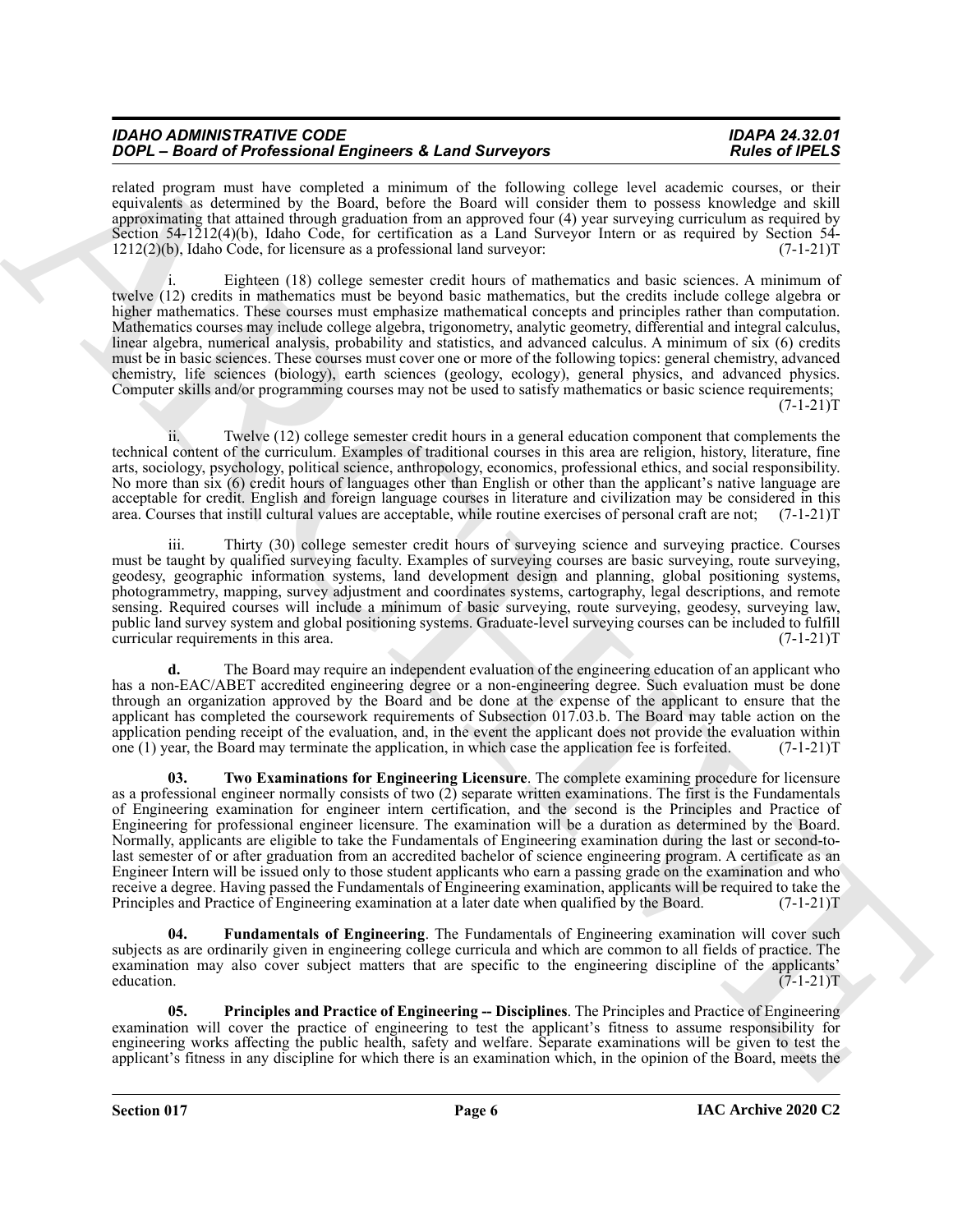| IDAHO ADMINISTRATIVE CODE                               | <b>IDAPA 24.32.01</b> |
|---------------------------------------------------------|-----------------------|
| DOPL - Board of Professional Engineers & Land Surveyors | <b>Rules of IPELS</b> |
|                                                         |                       |

<span id="page-6-6"></span>requirements of duration and difficulty necessary to adequately test the applicant's fitness to practice in that particular discipline. The Board may use examinations prepared by the National Council of Examiners for Engineering and Surveying (NCEES) or it may prepare or commission the preparation of, or utilize other state examinations in disciplines other than those for which examinations may be available from NCEES.  $(7-1-21)$ T

**To be the forest time and the state of a find of state signature of the state of the state of the state of the state of the state of the state of the state of the state of the state of the state of the state of the state 06. Three Examinations for Land Surveying Licensure**. The complete examining procedure for licensure as a professional land surveyor consists of three (3) separate written examinations. The first is the Fundamentals of Surveying examination for land surveyor intern certification, and the second is the Principles and Practice of Surveying, and the third is the Idaho specific professional land surveying examination. All examinations are required for professional land surveyor licensure. The examination will be a duration as determined by the Board. Having passed the Fundamentals of Surveying examination, applicants will be required to take the Principles and Practice of Surveying examination at a later date when qualified by the Board. The examination covers the theory and principles of surveying, the practice of land surveying and the requirements of legal enactments. The Principles and Practice of Surveying examination may consist of separate modules, each of which must be passed. Having passed the Principles and Practice of Surveying examination, applicants will be required to pass the Idaho specific professional land surveying examination, which tests for knowledge of the laws and rules of Idaho, and the legal and technical aspects of land surveying in Idaho. technical aspects of land surveying in Idaho.

<span id="page-6-4"></span>**Oral or Unassembled Examinations**. An oral examination or unassembled written examination, in addition to the prescribed written examination, may be required for professional engineer and professional land surveyor applicants. (7-1-21)T

<span id="page-6-3"></span>**08. Grading**. Unless otherwise provided in 54-1219, or 54-1223 Idaho Code, each land surveyor intern, engineer intern, professional land surveyor and professional engineer applicant must attain a passing score on the entire examination or modules as determined by the Board, before being awarded certification or licensure. Passing scores on national examinations are established by the National Council of Examiners for Engineering and Surveying. A passing score on the Idaho specific ethics questionnaire is eighty (80), a passing score on the law and rules module of the Idaho specific land surveying examination is ninety (90), and a passing score on the public land surveying module of the Idaho specific land surveying examination is seventy-five (75). (7-1-21) surveying module of the Idaho specific land surveying examination is seventy-five  $(75)$ .

<span id="page-6-2"></span>**Exemption – Examination on the Fundamentals of Engineering.** The Board may exempt an exceptional individual who has twelve (12) or more years of appropriate engineering experience from the requirement for satisfactory completion of an examination on the fundamentals of engineering as specified in 54- 1223(2), Idaho Code. The Board will exempt an individual who has an earned bachelor's degree and an earned doctoral degree from an approved engineering program from the requirement for satisfactory completion of an examination on the fundamentals of engineering as specified in 54-1223(3), Idaho Code. (7-1-21)T

<span id="page-6-5"></span>**10. Review of Examination by Examinee**. Due to security concerns about the examinations, examinees are not allowed to review their examinations. Examinees who fail an examination will be provided a diagnostic analysis of their performance on the examination if such an analysis is available to the Board. (7-1-21)T

# <span id="page-6-9"></span><span id="page-6-0"></span>**018. REEXAMINATIONS.**

The reexamination policy for each failed national examination will be established by NCEES. Reexamination for failed Idaho specific examinations will be allowed until a passing score is attained, but the Board may, in addition, require oral or other examinations. (7-1-21) require oral or other examinations.

# <span id="page-6-7"></span><span id="page-6-1"></span>**019. LICENSEES OR CERTIFICATE HOLDERS OF OTHER STATES, BOARDS, AND COUNTRIES.**

<span id="page-6-8"></span>**01. Interstate Licensure Evaluation**. Each application for an Idaho professional engineer license or professional land surveyor license submitted by an applicant who is licensed as a professional engineer, or licensed as a professional land surveyor, respectively, in one (1) or more states, possessions or territories or the District of Columbia, will be considered by the Board on its merits, and the application evaluated for substantial compliance with respect to the requirements of the Idaho law related to experience, examination, and education. A minimum of four (4) years of progressive experience after graduation with a bachelor of science degree is required for licensure. Individuals who have passed the National Council of Examiners for Engineering and Surveying (NCEES) examinations for professional engineering or professional land surveying will be considered to have satisfied the examination requirement for issuance of a license as a professional engineer or professional land surveyor provided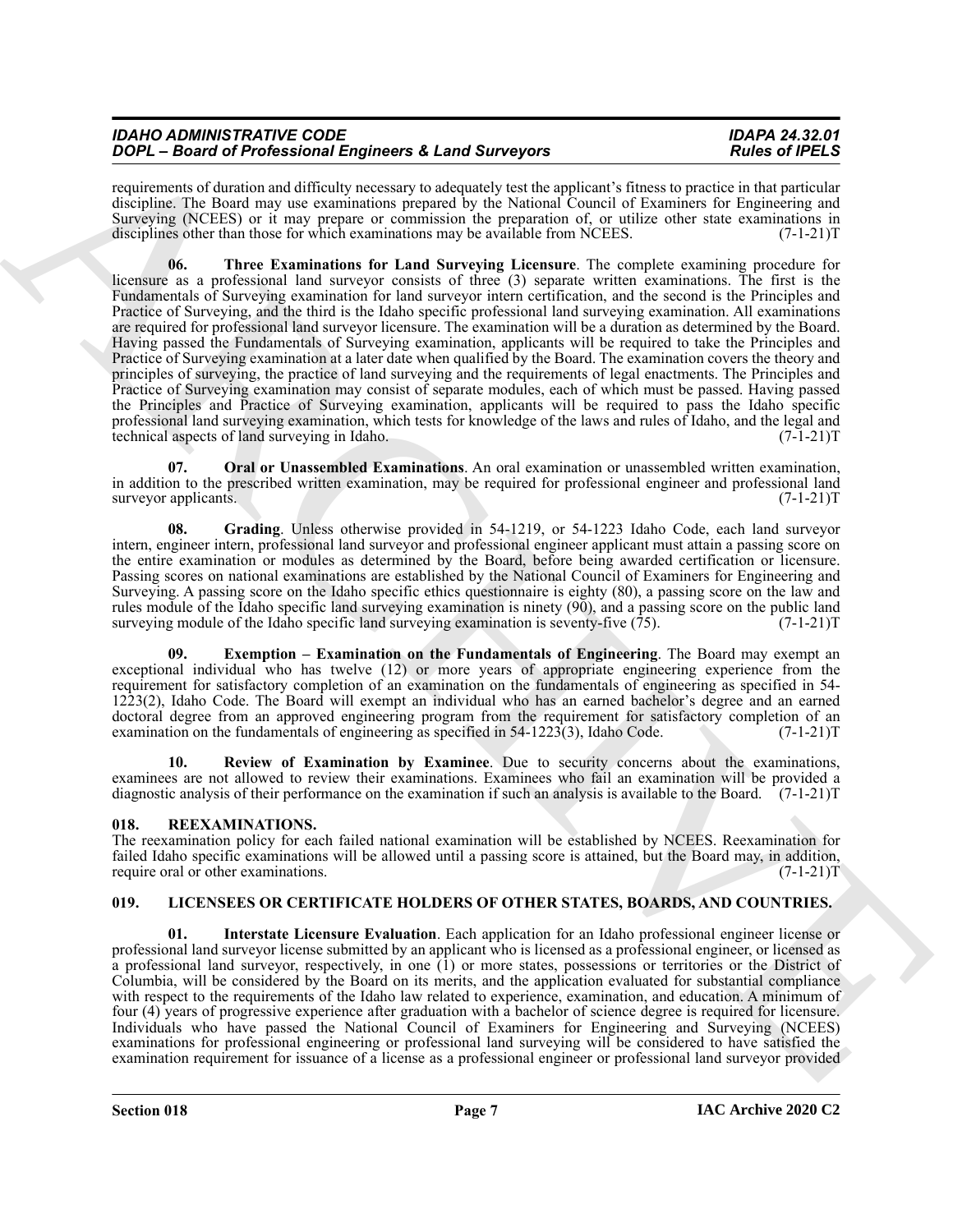| <b>IDAHO ADMINISTRATIVE CODE</b>                        |
|---------------------------------------------------------|
| DOPL - Board of Professional Engineers & Land Surveyors |

that land surveyor applicants also pass the Idaho specific professional land surveying examination. Prescriptive education requirements are as follows: (7-1-21) education requirements are as follows:

**a.** Graduates from programs accredited by the Engineering Accreditation Commission of the ABET, Inc., (EAC/ABET), or graduates of university bachelor of science engineering programs accredited by the Canadian Engineering Accrediting Board, or those university bachelor of science engineering programs that are accredited by official organizations recognized by the U.K. Engineering Council, or graduates of engineering programs with coursework evaluated by the Board as being substantially equivalent to EAC/ABET degrees, will be considered to have satisfied the educational requirement for issuance of a license as a professional engineer. (7-1-21)T

**b.** The Board may require an independent evaluation of the engineering education of an applicant who has a non-EAC/ABET accredited four (4) year bachelor degree. Such evaluation must be done through an organization approved by the Board and is done at the expense of the applicant to ensure that they have completed the coursework requirements of Subsection 019.01.c. Such evaluation is not required if the applicant has been licensed in another jurisdiction of the United States for an minimum of ten (10) years and has not had any disciplinary action against them and there is none pending, and possesses the education, experience and examination credentials that were specified in the applicable registration chapter in effect in this state at the time such certification was issued. The Board may table action on the application pending receipt of the evaluation, and, in the event the applicant does not provide the evaluation within one  $(1)$  year, the Board may terminate the application, in which case the application fee will be forfeited. (7-1-21) T

**c.** An applicant who was originally licensed in another jurisdiction after June 30, 1996, and who has completed a four (4) year bachelor degree program in engineering technology, or in a related science degree program other than engineering must have completed the following before the Board will consider them to possess knowledge and skill approximating that attained through graduation from an approved four (4) year engineering curriculum as required by Section 54-1212(1)(b), Idaho Code: required by Section  $54-1212(1)(b)$ , Idaho Code:

i. Thirty-two (32) college semester credit hours of higher mathematics and basic sciences. The credits in mathematics must be beyond algebra and trigonometry and must emphasize mathematical concepts and principles rather than computation. Courses in differential and integral calculus are required. Additional courses may include differential equations, linear algebra, numerical analysis, probability and statistics and advanced calculus. The credits in basic sciences must include at least two (2) courses. These courses must be in general chemistry, general calculusbased physics, or general biological sciences; the two (2) courses may not be in the same area. Additional basic sciences courses may include earth sciences (geology, ecology), advanced biology, advanced chemistry, and advanced physics. Computer skills and/or programming courses may not be used to satisfy mathematics or basic science requirements. Basic engineering science courses or sequence of courses in this area are acceptable for credit<br>(7-1-21)T but may not be counted twice.

For  $\vec{B}$  and  $\vec{B}$  for  $\vec{B}$  and  $\vec{B}$  and  $\vec{B}$  and  $\vec{B}$  and  $\vec{B}$  and  $\vec{B}$  and  $\vec{B}$  and  $\vec{B}$  and  $\vec{B}$  and  $\vec{B}$  and  $\vec{B}$  and  $\vec{B}$  and  $\vec{B}$  and  $\vec{B}$  and  $\vec{B}$  and  $\vec{B}$  and Twelve (12) college credit hours in a general education component that complements the technical content of the curriculum. Examples of traditional courses in this area are philosophy, religion, history, literature, fine arts, sociology, psychology, political science, anthropology, economics (micro and macro), professional ethics, social responsibility. Examples of other general education courses deemed acceptable include management (such as organizational behavior), accounting, written and oral communications, business, and law. No more than six (6) credit hours may come from courses in management, accounting, business, or law. Courses in engineering economics, engineering management, systems engineering/ analysis, production, and industrial engineering/management will not be counted. Language courses in the applicant's native language are not acceptable for credit; no more than six (6) credit hours of foreign language courses are acceptable for credit. Native language courses in literature and civilization may be considered in this area. Courses which instill cultural values are acceptable, while routine exercises of personal craft are not.

iii. Forty-eight (48) college credit hours of engineering science and engineering design courses. Courses in engineering science must be taught within the college / faculty of engineering having their roots in mathematics and basic sciences but carry knowledge further toward creative application of engineering principles. Examples of approved engineering science courses are mechanics, thermodynamics, heat transfer, electrical and electronic circuits, materials science, transport phenomena, and computer science (other than computer programming skills). Courses in engineering design stress the establishment of objectives and criteria, synthesis, analysis, construction, testing, and evaluation. Graduate level engineering courses may be included to fulfill curricular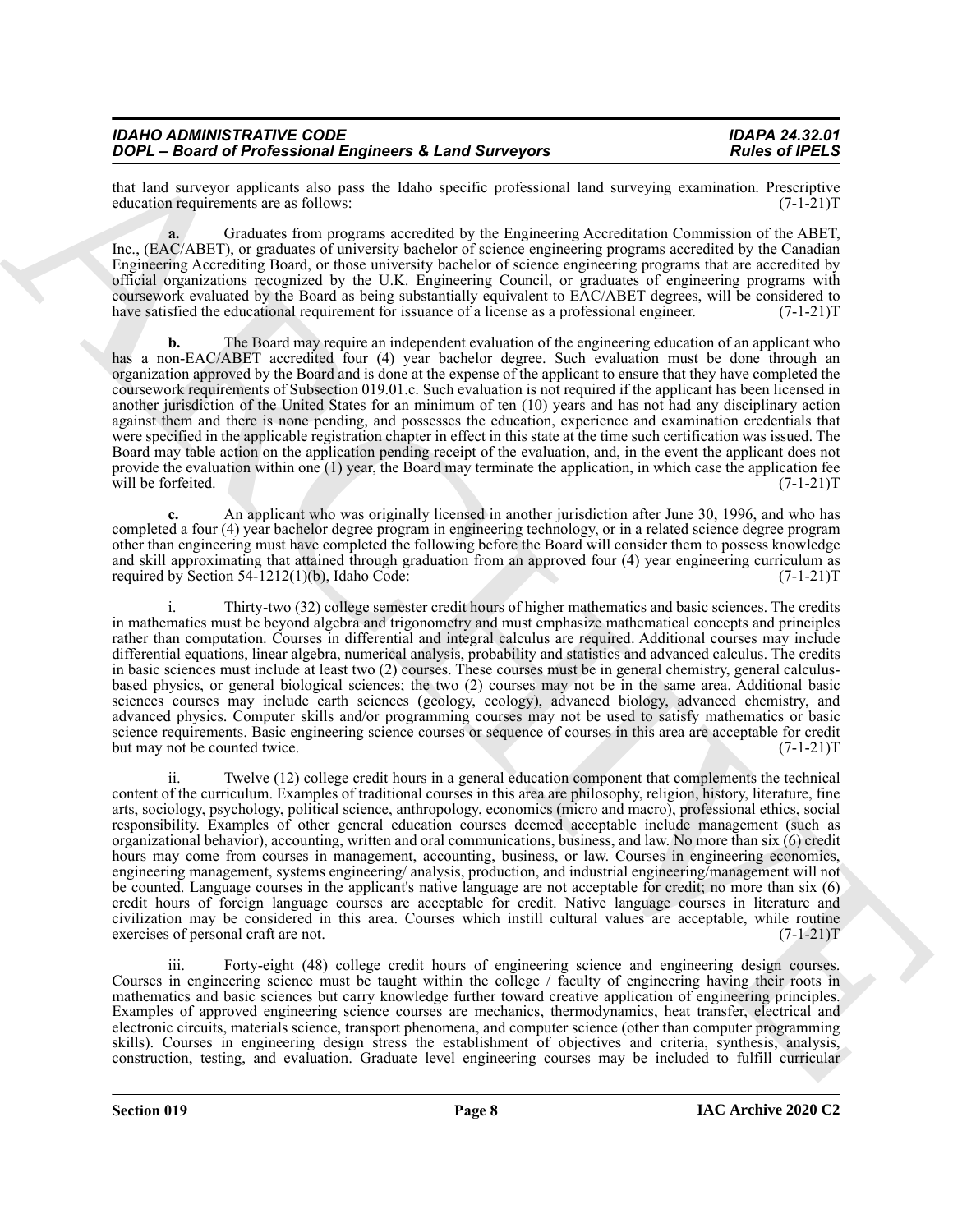| <b>IDAHO ADMINISTRATIVE CODE</b>                        |  |
|---------------------------------------------------------|--|
| DOPL - Board of Professional Engineers & Land Surveyors |  |

requirements in this area. Engineering technology courses cannot be considered to meet engineering topic requirements. (7-1-21)T requirements.  $(7-1-21)T$ 

**d.** In regard to educational requirements, the Board will consider as unconditionally approved only those surveying programs that are accredited either by the Engineering Accreditation Commission (EAC), the Applied and Natural Science Accreditation Commission (ANSAC) or the Engineering Technology Accreditation Commission (ETAC) of ABET, Inc. An applicant who has completed a four (4) year bachelor degree program in a related program must have completed a minimum of the following college level academic courses, or their equivalents as determined by the Board, before the Board will consider them to possess knowledge and skill approximating that attained through graduation from an approved four (4) year surveying curriculum as required by Section 54-1212(2)(b), Idaho Code, for licensure as a professional land surveyor:  $(7-1-21)$ T

Eighteen (18) college semester credit hours of mathematics and basic sciences. A minimum of twelve (12) credits in mathematics must be beyond basic mathematics, but the credits include college algebra or higher mathematics. These courses must emphasize mathematical concepts and principles rather than computation. Mathematics courses may include college algebra, trigonometry, analytic geometry, differential and integral calculus, linear algebra, numerical analysis, probability and statistics, and advanced calculus. A minimum of six (6) credits must be in basic sciences. These courses must cover one or more of the following topics: general chemistry, advanced chemistry, life sciences (biology), earth sciences (geology, ecology), general physics, and advanced physics. Computer skills and/or programming courses may not be used to satisfy mathematics or basic science requirements;  $(7-1-21)T$ 

ii. Twelve (12) college semester credit hours in a general education component that complements the technical content of the curriculum. Examples of traditional courses in this area are religion, history, literature, fine arts, sociology, psychology, political science, anthropology, economics, professional ethics, and social responsibility. No more than six (6) credit hours of languages other than English or other than the applicant's native language are acceptable for credit. English and foreign language courses in literature and civilization may be considered in this area. Courses that instill cultural values are acceptable, while routine exercises of personal craft are not; (7-1-21)T

<span id="page-8-0"></span>iii. Thirty (30) college semester credit hours of surveying science and surveying practice. Courses must be taught by qualified surveying faculty. Examples of surveying courses are basic surveying, route surveying, geodesy, geographic information systems, land development design and planning, global positioning systems, photogrammetry, mapping, survey adjustment and coordinates systems, cartography, legal descriptions, and remote sensing. Required courses will include a minimum of basic surveying, route surveying, geodesy, surveying law, public land survey system and global positioning systems.Graduate-level surveying courses can be included to fulfill curricular requirements in this area. (7-1-21)T

ZOOM – Based of Professional Empires n 4. Land Surveyors Roles of Religion Research 1988 (Secondary 1988)<br>
Successional Surveyors Religion Religion Religion Religion Religion Religion Religion Religion Religion Religion R **02. International Engineering Licensure Evaluation - Countries or Jurisdictions with Board Approved Licensure Process**. The Board may determine the professional engineering licensure process in other countries or jurisdictions within other countries is substantially equivalent to that required 54-1219 Idaho Code. As such, the Board may waive prescriptive education and examination requirements if the applicant possesses a professional engineer license credential, attains a minimum of eight (8) years of experience after licensure, provided the applicant has no criminal or outstanding disciplinary action in any country or jurisdiction, and is in good standing with the licensing Board within that country or jurisdiction. A bona fide licensing process in another country must include requirements of experience, education, testing, a code of professional responsibility, regulation of licensees including the ability take disciplinary action and the willingness, availability, and capacity of a foreign Board to release information to the Idaho Board in English. (7-1-21)T

<span id="page-8-1"></span>**03. International Engineering Licensure Evaluation - Countries or Jurisdictions Without a Board Approved Licensure Process**. Each application for an Idaho professional engineer license submitted by an applicant who is licensed as a professional engineer in one (1) or more foreign countries or jurisdictions within a country, will be considered by the Board on its merits, and the application evaluated for substantial compliance with the requirements of Idaho law with respect to experience, examination, and education. A minimum of four (4) years of progressive experience after graduation is required for licensure. The Board will require two (2) years of experience working in the United States or two (2) years of experience working on projects requiring the knowledge and use of codes and standards similar to those utilized in the United States where the experience is validated by a professional engineer licensed in the United States. The Board may postpone acting on or deny an application for a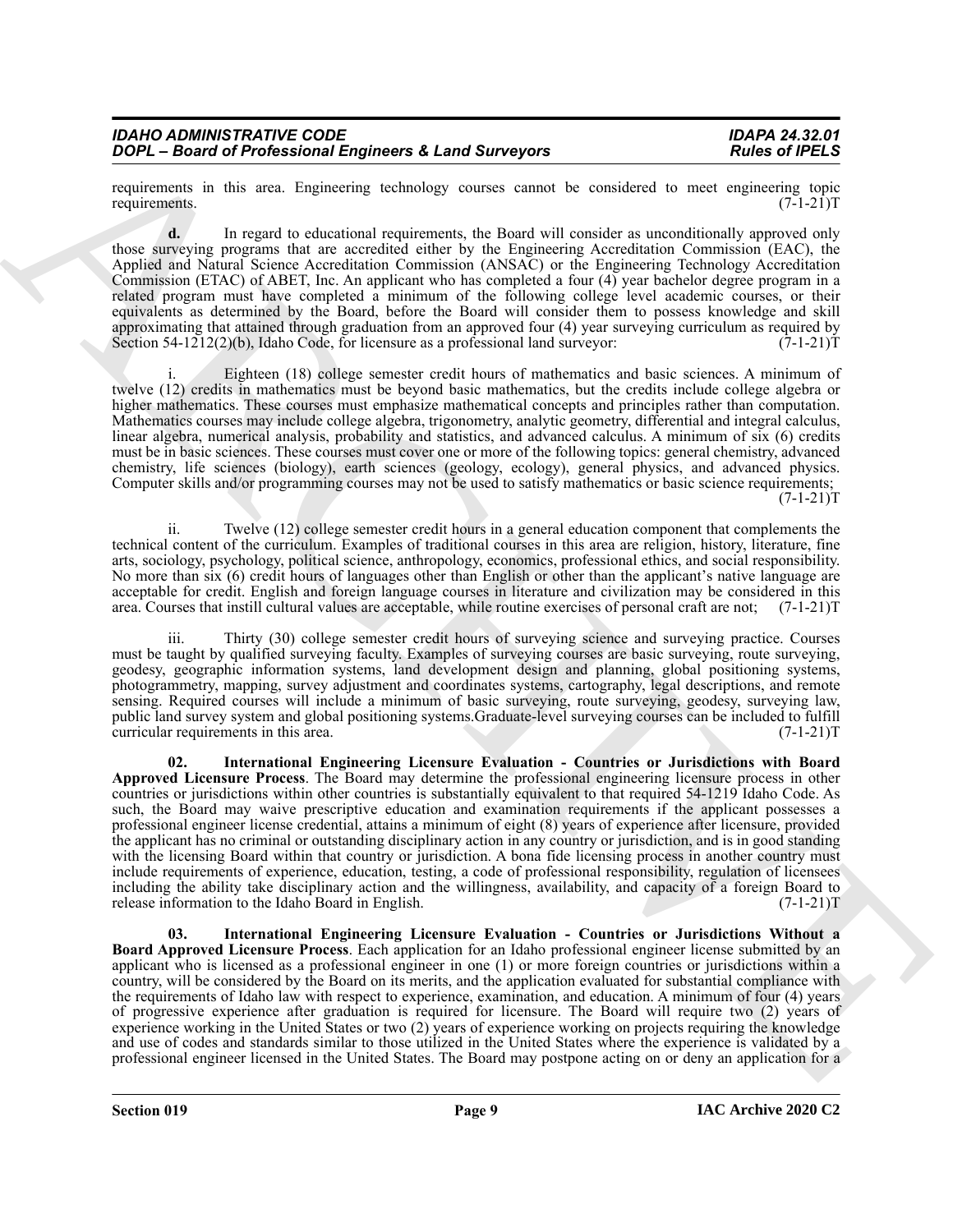| <b>IDAHO ADMINISTRATIVE CODE</b>                        |  |
|---------------------------------------------------------|--|
| DOPL - Board of Professional Engineers & Land Surveyors |  |

license by comity if disciplinary or criminal action related to the applicant's practice has been taken or is pending in any country or jurisdiction. Applicants must have passed a professional engineering examination administered by NCEES. Applicants who meet the residency requirements of 54-1212, Idaho Code, are eligible for initial licensure in Idaho when qualified by the Board. Prescriptive education requirements are as follows: (7-1-21)T

**a.** Graduates of engineering university programs accredited by the Canadian Engineering Accrediting Board, or official organizations recognized by the U.K. Engineering Council, or graduates of engineering university programs accredited by EAC/ABET or evaluated by the Board as being substantially equivalent to EAC/ABET programs will be considered to have satisfied the educational requirement for issuance of a license as a professional engineer. (7-1-21)T

**b.** The Board may require an independent credentials evaluation of the engineering education of an applicant educated outside the United States who has a non-EAC/ABET accredited engineering degree. Such evaluation must be done through NCEES or another organization approved by the Board and is done at the expense of the applicant.  $(7-1-21)T$ 

**c.** The Board may require an independent credentials evaluation of the education for an applicant who has completed a four (4) year bachelor degree program outside the United States in engineering technology, or in a related science degree program other than engineering and must demonstrate completion of the requirements of Subsection 019.01.c. before the Board will consider the applicant to possess the knowledge and skill approximating that attained through graduation from an approved four (4) year engineering curriculum as required by Section 54-  $1212(1)(b)$ , Idaho Code. Such evaluation must be done through NCEES or another organization approved by the Board and is done at the expense of the applicant. (7-1-21) Board and is done at the expense of the applicant.

<span id="page-9-7"></span>**04. Waiver of Prescriptive Engineering Licensure Evaluation for Unique International Expertise**. The Board may waive the prescriptive licensure evaluation requirements of 019.03 for international applicants who, in the Board's opinion, are qualified by reason of education and experience and offer unique technical expertise, provided the licensee meets the requirements of 54-1219 Idaho Code. (7-1-21) provided the licensee meets the requirements of 54-1219 Idaho Code.

<span id="page-9-6"></span><span id="page-9-5"></span>**05. Denials or Special Examinations**. An application from a licensee of another state, possession or territory, District of Columbia, or foreign country may be denied by the Board for any just cause and the application fee retained; or the Board may approve the applicant for a special written and/or oral examination. (7-1-21)T

**To be the signal of the formula control in the signal of the signal of the signal of the signal of the signal of the signal of the signal of the signal of the signal of the signal of the signal of the signal of the signa 06. Business Entity Requirements**. No application for a certificate of authorization to practice or offer to practice professional engineering or professional land surveying, or both, in Idaho by a business entity authorized to practice professional engineering or professional land surveying, or both, in one (1) or more states, possessions or territories, District of Columbia, or foreign countries are considered by the Board unless such application includes the name and address of the individual or individuals, duly licensed to practice professional engineering or professional land surveying or both in this state, who will be in responsible charge of the engineering or land surveying services, or both, as applicable, to be rendered by the business entity in Idaho. The said individual or individuals must certify or indicate to the Board their willingness to assume responsible charge. (7-1-21)T

# <span id="page-9-1"></span><span id="page-9-0"></span>**020. DISCONTINUED, RETIRED, AND EXPIRED LICENSES AND CERTIFICATES.**

<span id="page-9-3"></span>**01. Reinstatement – Disciplinary**. Licensees who choose to convert their license to retired status as part of a disciplinary action, or in lieu of discipline, or in lieu of compliance with continuing professional development requirements, may be reinstated upon written request. The Board will consider the reinstatement request at a hearing or may waive the hearing for minor violations. (7-1-21)T

<span id="page-9-4"></span>**02. Reinstatement – Nondisciplinary**. Licensees who chose to convert their license to retired status not as part of a disciplinary action may request reinstatement in writing. Reinstatement may require a hearing by the  $Board.$  (7-1-21) $T$ 

<span id="page-9-2"></span>**03. Continuing Professional Development**. Licensees requesting reinstatement must demonstrate compliance with the continuing professional development requirements described in these rules as a condition of reinstatement. (7-1-21)T reinstatement.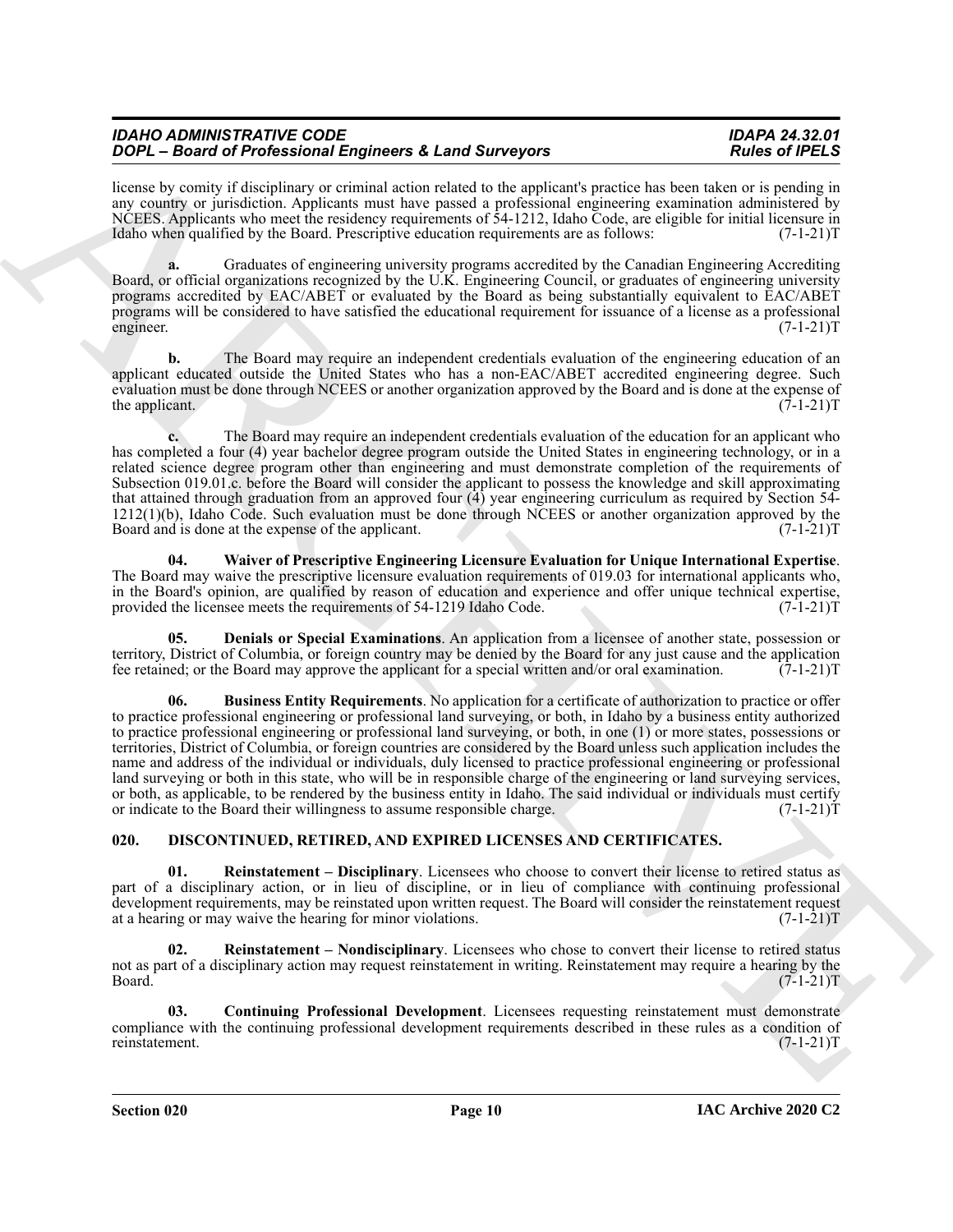<span id="page-10-6"></span>**04. Eligibility**. Unless otherwise approved by the Board, only unexpired licensees are eligible to o retired status. (7-1-21) convert to retired status.

<span id="page-10-5"></span>**05. Discontinued Certificate of Authorization**. Business entities no longer providing engineering or land surveying services in Idaho may request their certificates be discontinued. Reinstatement of a discontinued certificate may be requested by submitting a new application with the Board. (7-1-21) certificate may be requested by submitting a new application with the Board.

<span id="page-10-7"></span>**06. Fee for Reinstatement of Discontinued Certificate of Authorization**. The fee for reinstatement of a discontinued certificate will be as required for applications in Section 54-1213, Idaho Code. (7-1-21)T

# <span id="page-10-0"></span>**021 – 022. (RESERVED)**

#### <span id="page-10-8"></span><span id="page-10-1"></span>**023. PROFESSIONAL ENGINEER LICENSURE FOR FACULTY APPLICANTS.**

**FORCESS CONSULTER CONSULTER ACTION** the space of the space of the space of the space of the space of the space of the space of the space of the space of the space of the space of the space of the space of the space of th Written examinations related to applicable laws and rules for engineering licensure based upon criteria established by the Board must be offered to Idaho college or university faculty applicants whose credentials have been approved by the Board and who possess an earned doctorate degree. The credentials the Board considers in this regard should include the applicant's university course work completed, the applicant's thesis and dissertation work, the applicant's peer reviewed publications, and the nature of the applicant's professional experience. A satisfactory application, along with a passing score on the examination exempts the applicant from the written technical examinations, and may qualify the applicant for a restricted license as a professional engineer. The restricted license applies only to college or university related teaching upper division design subjects. All conditions for maintaining licensure, such as compliance with the laws and rules of the Board, fees and continuing professional development are the same as required for all licensees. The restricted license is effective from the date of issuance until such time as the licensee ceases to be a faculty member of an Idaho college or university, unless not renewed, retired, suspended or revoked and is subject to renewal requirements established in 54-1216, Idaho Code. Teaching and teaching work products are exempt from the requirements of sealing and signing engineering work under 54-1215(c), Idaho Code. Restricted licensees are not required to obtain a seal. (7-1-21) licensees are not required to obtain a seal.

#### <span id="page-10-3"></span><span id="page-10-2"></span>**024. -- 099. (RESERVED)**

# <span id="page-10-11"></span>**SUBCHAPTER B – RULES OF PROFESSIONAL RESPONSIBILITY (Rules 100 through 199)**

#### <span id="page-10-9"></span><span id="page-10-4"></span>**100. RESPONSIBILITY TO THE PUBLIC.**

**01. Primary Obligation**. All Licensees and Certificate Holders must at all times recognize their primary obligation is to protect the safety, health and welfare of the public in the performance of their professional duties. (7-1-21)T duties. (7-1-21)T

<span id="page-10-13"></span>**02. Standard of Care**. Each Licensee and Certificate Holder must exercise such care, skill and diligence as others in that profession ordinarily exercise under like circumstances. (7-1-21)T

<span id="page-10-12"></span>**03. Professional Judgment**. If any Licensee's or Certificate Holder's professional judgment is overruled under circumstances where the safety, health and welfare of the public are endangered, the Licensee or Certificate Holder must inform the employer or client of the possible consequences and, where appropriate, notify the Board or such other authority of the situation. (7-1-21)T

<span id="page-10-10"></span>**04. Obligation to Communicate Discovery of Discrepancy**. Except as provided in the Idaho Rules of Civil Procedure  $26(b)(4)(B)$ , if a Licensee or Certificate Holder, during the course of his work, discovers a material discrepancy, error, or omission in the work of another Licensee or Certificate Holder, which may impact the health, property and welfare of the public, the discoverer must make a reasonable effort to inform the Licensee or Certificate Holder whose work is believed to contain the discrepancy, error or omission. Such communication must reference specific codes, standards or physical laws which are believed to be violated and identification of documents which are believed to contain the discrepancies. The Licensee or Certificate Holder whose work is believed to contain the discrepancy must respond within twenty (20) calendar days to any question about his work raised by another Licensee or Certificate Holder. In the event a response is not received within twenty (20) days, the discoverer must notify the License or Certificate Holder in writing, who has another twenty (20) days to respond. Failure to respond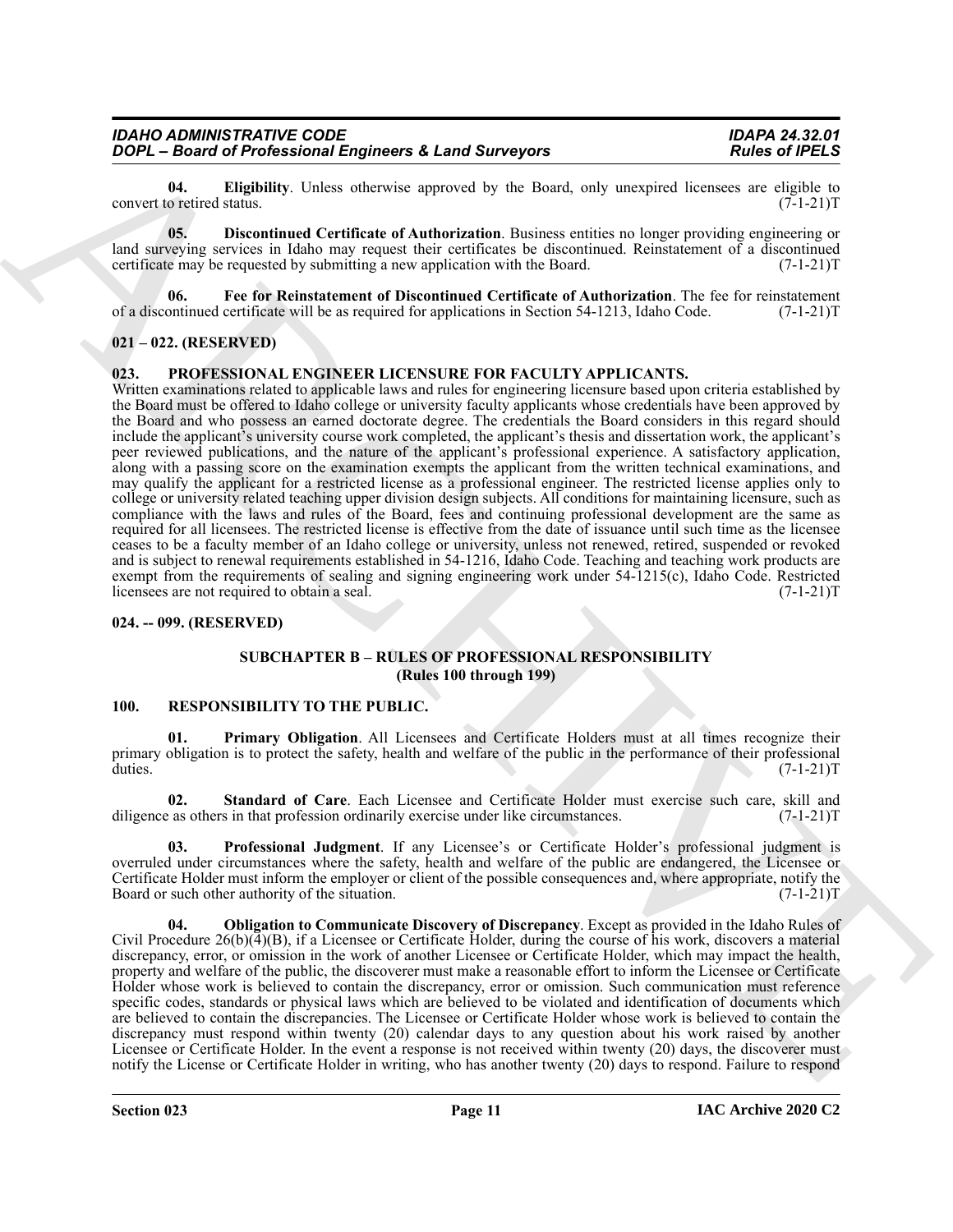(with supportable evidence) on the part of the Licensee or Certificate Holder whose work is believed to contain the discrepancy is considered a violation of these rules and may subject the Licensee or Certificate Holder to disciplinary action by the Board. The discoverer must notify the Board in the event a response that does not answer the concerns of the discoverer is not obtained within the second twenty (20) days. A Licensee or Certificate Holder is exempt from this requirement if their client is an attorney and they are being treated as an expert witness. In this case, the Idaho Rules of Civil Procedure apply. (7-1-21)T

<span id="page-11-13"></span>**05. Obligation to Comply with Rules of Continuing Professional Development**. All Licensees must comply with the continuing professional development requirements contained in these rules. (7-1-21)T

<span id="page-11-12"></span>**06. Obligation to Affected Landowners**. Land surveyors have a duty to set monuments at the corners of their client's property boundaries in compliance with 54-1227, Idaho Code. Per Subsection 100.04 above, land surveyors also have a duty to notify other licensees of a material discrepancy prior to setting monuments that represent a material discrepancy with a prior survey. If a monument is to be set at a location that represents a material discrepancy with an existing monument at any corner of record, land surveyors must also notify in writing all affected adjoining land owners and the Board prior to setting the new monument. (7-1-21) adjoining land owners and the Board prior to setting the new monument.

# <span id="page-11-5"></span><span id="page-11-3"></span><span id="page-11-0"></span>**101. COMPETENCY FOR ASSIGNMENTS.**

**ZOOY** - Based of Reference in the state of the state of the state of the state of the state of the state of the state of the state of the state of the state of the state of the state of the state of the state of the stat **01. Assignments in Field of Competence**. A Licensee must undertake to perform assignments only when qualified by education or experience in the specific technical field involved, however, a Licensee, as the prime professional, may accept an assignment requiring education or experience outside of his own field of competence, but his services are restricted to those phases of the project in which the Licensee is qualified. All other phases of such project must be performed by qualified associates, consultants or employees. For projects encompassing one (1) or more disciplines beyond the Licensee's competence, a Licensee may sign and seal the cover sheet for the total project only when the Licensee has first determined that all elements of the project have been prepared, signed and sealed by others who are competent, licensed and qualified to perform such services. (7-1-21) others who are competent, licensed and qualified to perform such services.

<span id="page-11-4"></span>**02. Aiding and Abetting an Unlicensed Person**. A Licensee or Certificate Holder must avoid actions and procedures which, in effect, amount to aiding and abetting an unlicensed person to practice engineering or land surveying. (7-1-21)T surveying. (7-1-21)T

<span id="page-11-6"></span>**03. Use of Seal on Documents**. A Licensee must affix his signature and seal only to plans or documents prepared under his responsible charge. (7-1-21)T

# <span id="page-11-1"></span>**102. (RESERVED)**

# <span id="page-11-9"></span><span id="page-11-7"></span><span id="page-11-2"></span>**103. CONFLICT OF INTEREST.**

**01. Conflict of Interest to Be Avoided**. Each Licensee or Certificate Holder must conscientiously avoid conflict of interest with an employer or client, and, when unavoidable, must forthwith disclose the circumstances in writing to the employer or client. In addition, the Licensee or Certificate Holder must promptly inform the employer or client in writing of any business association, interests, or circumstances which could influence a Licensee's or Certificate Holder's judgment or quality of service, or jeopardize the clients' interests.

 $(7-1-21)T$ 

<span id="page-11-8"></span>**02. Compensations From Multiple Parties on the Same Project**. A Licensee or Certificate Holder may accept compensation, financial or otherwise, from more than one (1) party for services on the same project, or for services pertaining to the same project, provided the circumstances are fully disclosed, in writing, in advance and agreed to by all interested parties. (7-1-21) agreed to by all interested parties.

<span id="page-11-11"></span>**03. Solicitation From Material or Equipment Suppliers**. A Licensee or Certificate Holder may not solicit or accept financial or other valuable considerations from material or equipment suppliers for specifying or recommending the products of said suppliers, except with full disclosure as outlined in Subsection 103.02. (7-1-21)T

<span id="page-11-10"></span>**04. Gratuities**. A Licensee or Certificate Holder may not solicit or accept gratuities, gifts, travel, lodging, loans, entertainment or other favors directly or indirectly, from contractors, their agents or other third parties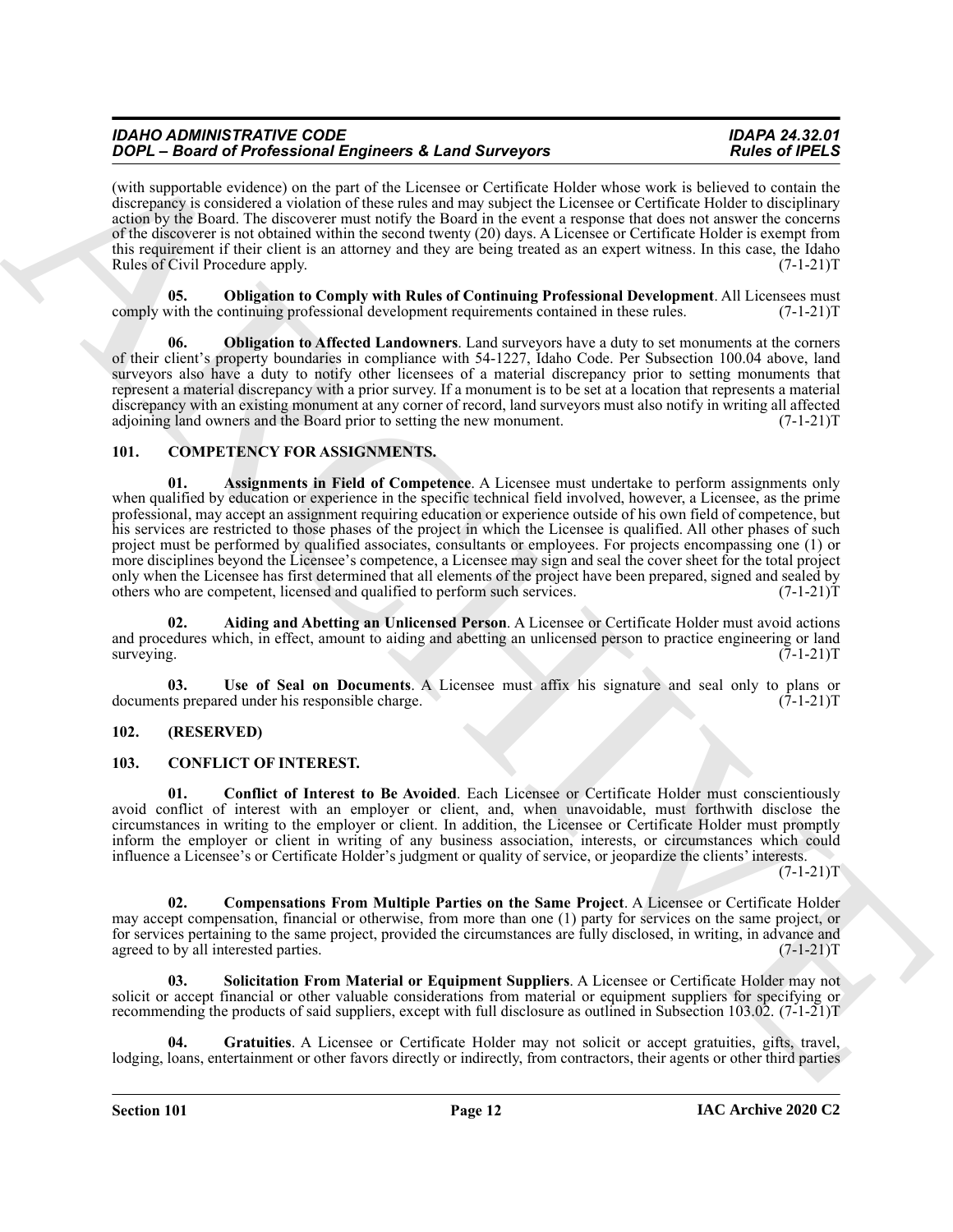dealing with a client or employer in connection with work for which the Licensee or Certificate Holder is responsible, which can be construed to be an effort to improperly influence the Licensee's or Certificate Holder's professional judgment. Minor expenditures such as advertising trinkets, novelties and meals are excluded. Neither may a Licensee or Certificate Holder make any such improper offer.

<span id="page-12-3"></span>**05. Solicitation From Agencies**. A Licensee, a Certificate Holder or a representative thereof may not solicit or accept a contract from a governmental authority on which an existing officer, director, employee, member, partner, or sole proprietor of his organization serves as a member of the elected or appointed policy and governing body of such governmental authority or serves as a member of an entity of such governmental authority having the right to contract or recommend a contract for the services of a Licensee or a Certificate Holder. (7-1-21)T

<span id="page-12-2"></span>**06. Professional Services Decisions of Agencies**. A Licensee, Certificate Holder or representative thereof serving as a member of the governing body of a governmental authority, whether elected or appointed, or an advisor or consultant to a governmental Board, commission or department may at all times be subject to the statutory provisions concerning ethics in government, Section 74-401, Idaho Code, et seq. A violation of the "Ethics in Government Act of 2015" will be considered a violation of these rules. (7-1-21) Government Act of  $2015$ " will be considered a violation of these rules.

<span id="page-12-4"></span>**07. Unfair Advantage of Position and Work Outside Regular Employment**. When a Licensee or an individual Certificate Holder is employed in a full time position, the person may not use the advantages of the position to compete unfairly with other professionals and may not accept professional employment outside of that person's regular work or interest without the knowledge of and written permission or authorization from that person's employer. (7-1-21)T

# <span id="page-12-7"></span><span id="page-12-0"></span>**104. SOLICITATION OF WORK.**

<span id="page-12-11"></span><span id="page-12-9"></span>**01. Commissions**. A Licensee or Certificate Holder may not pay or offer to pay, either directly or indirectly, any commission, gift or other valuable consideration in an effort to secure work, except to bona fide employees or bona fide established business enterprises retained by a Licensee or Certificate Holder for the purpose of securing business or employment. (7-1-21) of securing business or employment.

**2004** Contents the foreign state and the sphere of A Lab Marchive Eucklet (Solid School Associate the sphere of the sphere of the sphere of the sphere of the sphere of the sphere of the sphere of the sphere of the sphere **02. Representation of Qualifications**. A Licensee or Certificate Holder may not falsify or permit misrepresentation of his or his associates' academic or professional qualifications, and may not misrepresent or exaggerate the degree of responsibility in or for the subject matter of prior assignments. Brochures or other presentations incident to the solicitation of employment may not misrepresent pertinent facts concerning employers, employees, associates, joint-venturers or his or their past accomplishments with the intent and purpose of enhancing qualifications for the work. The Licensee or Certificate Holder may not indulge in publicity that is misleading.

 $(7-1-21)T$ 

<span id="page-12-8"></span>**03. Assignment on Which Others Are Employed**. A Licensee or Certificate Holder may not knowingly seek or accept employment for professional services for an assignment that another Licensee or Certificate Holder is employed, or contracted to perform without the currently employed or contracted entity being informed in writing. (7-1-21)T writing.  $(7-1-21)$ T

<span id="page-12-10"></span>**04. Contingency Fee Contracts**. A Licensee or Certificate Holder may not accept an agreement, contract, or commission for professional services on a "contingency basis" that may compromise his professional judgment and may not accept an agreement, contract or commission for professional services that includes provisions wherein the payment of fee involved is contingent on a "favorable" conclusion, recommendation or judgment.

 $(7-1-21)T$ 

<span id="page-12-12"></span>**05. Selection on the Basis of Qualifications**. On selections for professional engineering and land surveying services that are required pursuant to Section 67-2320, Idaho Code, a licensee or certificate holder, in response to solicitations described in Section 67-2320, Idaho Code, may not submit information that constitutes a bid for services requested either as a consultant or subconsultant. (7-1-21)T

# <span id="page-12-1"></span>**105. IMPROPER CONDUCT.**

<span id="page-12-6"></span><span id="page-12-5"></span>**01. Fraudulent or Dishonest Enterprises**. A Licensee or Certificate Holder may not knowingly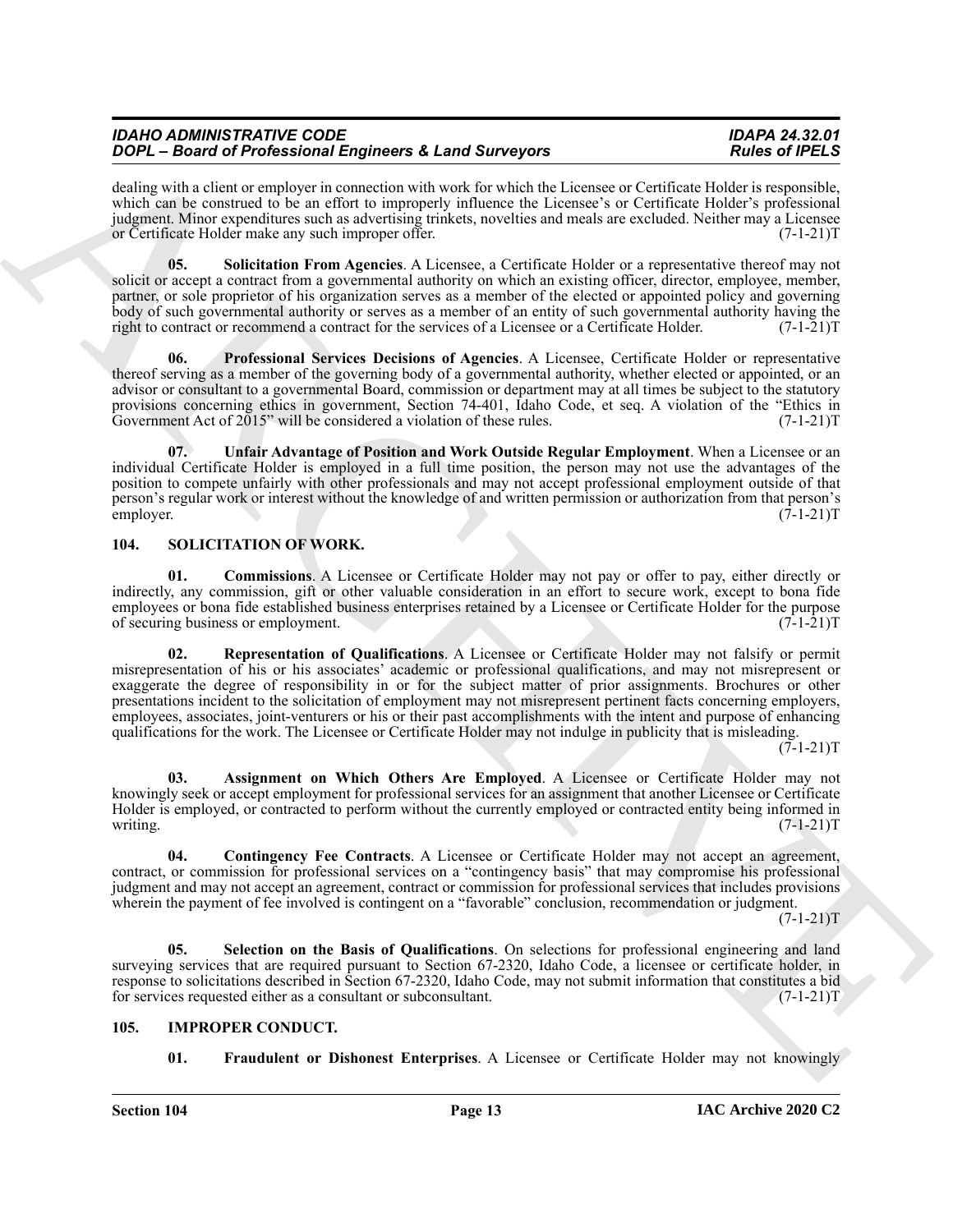associate with, or permit the use of his name or the firm name in a business venture by any person or firm that it is known to be, or there is reason to believe, is engaging in business or professional practices of a fraudulent or dishonest nature. (7-1-21) dishonest nature.

<span id="page-13-13"></span>**02. Confidentiality**. Licensees or Certificate Holders may not reveal confidential facts, data or information obtained in a professional capacity without prior written consent of the client or employer except as authorized or required by law. (7-1-21) authorized or required by law.

<span id="page-13-12"></span>**03. Actions by Other Jurisdictions**. The surrender, revocation, suspension or denial of a license to practice Professional Engineering or Professional Land Surveying, as an individual or through a business entity, in another jurisdiction, for reasons or causes which the Board finds would constitute a violation of the Idaho laws regulating the practice of Engineering and Land Surveying, or any code or rules promulgated by the Board, is sufficient cause after a hearing for disciplinary action as provided in Title 54 Chapter 12. Idaho Code. (7-1-21) sufficient cause after a hearing for disciplinary action as provided in Title 54 Chapter  $\overline{12}$ , Idaho Code.

#### <span id="page-13-1"></span><span id="page-13-0"></span>**106. -- 199. (RESERVED)**

# <span id="page-13-14"></span>**SUBCHAPTER C – RULES OF CONTINUING PROFESSIONAL DEVELOPMENT (Rules 200 through 299)**

#### <span id="page-13-2"></span>**200. REQUIREMENTS.**

The purpose of the continuing professional development requirement is to demonstrate a continuing level of competency of licensees. Every licensee shall meet fifteen  $(15)$  PDH units per year or thirty (30) PDH units per biennium of continuing professional development as a condition for licensure renewal.  $(7-1-21)$ T biennium of continuing professional development as a condition for licensure renewal.

#### <span id="page-13-15"></span><span id="page-13-3"></span>**201. USE OF NCEES MODEL CPC STANDARD.**

Licensees must comply with the National Council of Examiners for Engineering and Surveying (NCEES) Continuing Professional Competency (CPC) renewal standard as identified in the latest version of the NCEES Model Rule 240.30, and further described in the NCEES Continuing Professional Competency Guidelines. This standard is found at https://ncees.org/wp-content/uploads/CPC-Guidelines-2017-final.pdf and is subject to the following exceptions:

 $(7-1-21)T$ 

<span id="page-13-16"></span>**01.** Excess Continuing Education. A licensee may carry forward up to thirty (30) hours of excess ng education per renewal period. (7-1-21) continuing education per renewal period.

**02. Professional Society Membership**. Membership in a professional society will count as one (1) PDH per year, for a maximum of two (2) PDH per profession per year. (7-1-21)T

### <span id="page-13-5"></span><span id="page-13-4"></span>**202. – 299. (RESERVED)**

# <span id="page-13-17"></span>**SUBCHAPTER D – RULES FOR CORNER PERPETUATION AND FILING (Rules 300 through 399)**

#### <span id="page-13-11"></span><span id="page-13-6"></span>**300. FORM.**

**SOCI-Based of Foreignation 2.1 and Survey of A and Survey of A and Survey Research Control in the Survey Channel Control in the Survey Channel Control in the Survey Channel Control in the Survey Channel Control in the Su** The form to be used in filing corner perpetuations in the state of Idaho shall be substantially the same as that form available from the Idaho Board of Licensure of Professional Engineers and Professional Land Surveyors, 1510 E. Watertower St., Ste. 110, Meridian, ID 83642-7993. Clear spaces on the form may be provided as requested and required by County Recorders in order to place recording information in an unobstructed area. The form is not available in quantity from the Board, but one (1) copy will be furnished, upon request, and it may be duplicated or reproduced.  $(7-1-21)T$ reproduced. (7-1-21)T

#### <span id="page-13-9"></span><span id="page-13-7"></span>**301. COMPLETION OF FORM.**

Prior to filing of the form, the professional land surveyor performing the work shall complete the form in compliance with the requirements set forth in these rules. Additional information, for example latitude and longitude, with datum used, may be included. (7-1-21) used, may be included.

#### <span id="page-13-10"></span><span id="page-13-8"></span>**302. CONTENTS ON THE FORM.**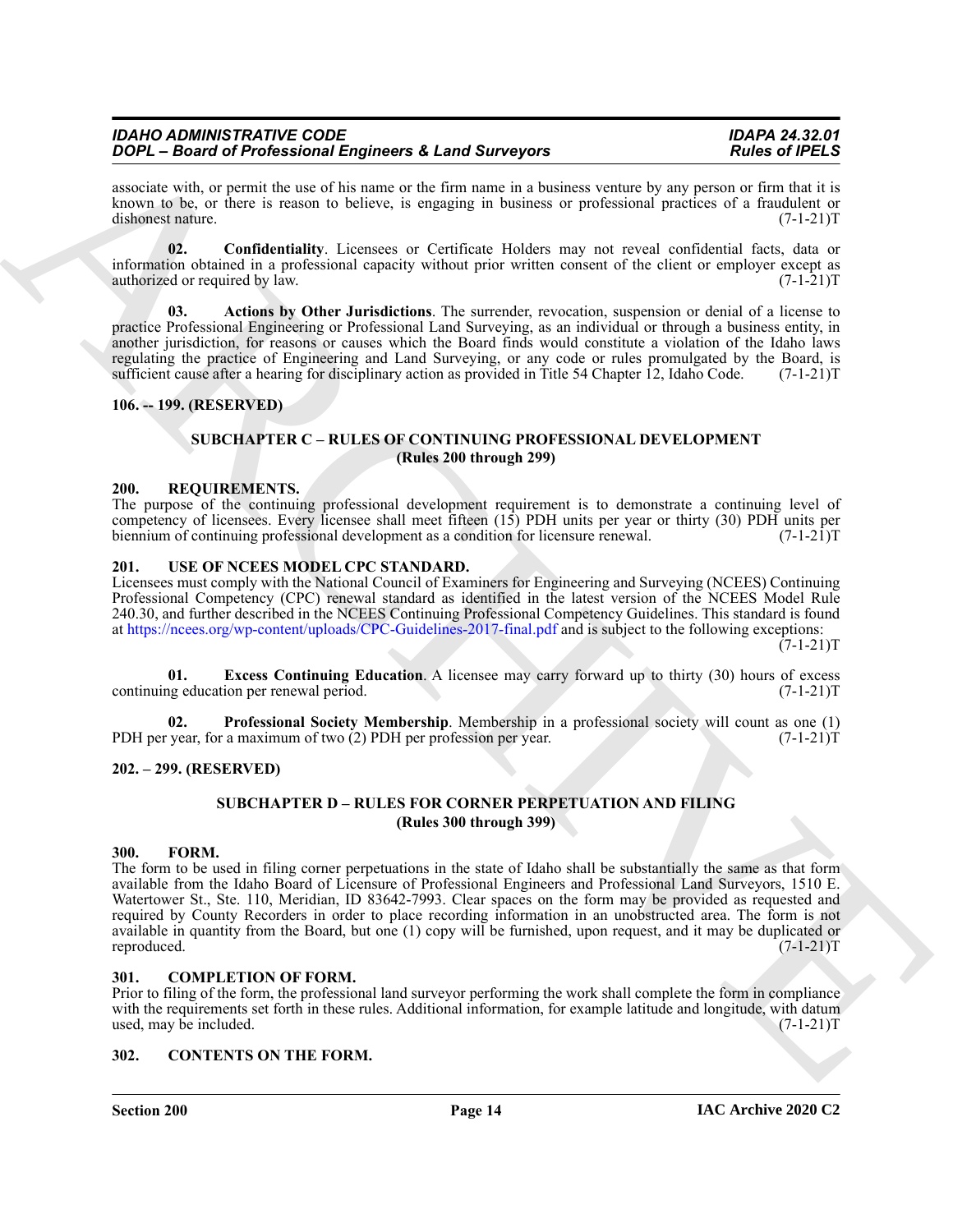<span id="page-14-7"></span>The contents on the form must contain the following: (7-1-21)T

**2004** - Board of Professional Engineers & Land Surveyors<br>
The sales of *PDEA*<br>
He caused on the Survey Marchives Reserves the Survey of *Convertical Convertical Convertical Convertical Convertical Convertical Convertical* **01. Record of Original Corner and Subsequent History**. Information provided in this section includes the name of the original surveyor and the date or dates on which the original survey was performed and a description of the original monument set. The information also includes the history of subsequent remonumentation, including the name(s) of the surveyor(s), the agency or company they represented, the date(s) of the survey(s) and a description of all monuments found or set, including all monuments and accessories that are not shown on previously recorded corner records. Information provided in this section also includes the instrument numbers of all previously recorded corner records, or the filing information if the corner record was not recorded, pertaining to the corner in question.  $(7-1-21)T$ 

<span id="page-14-5"></span>**02. Description of Corner Evidence Found**. Information provided in this section includes a description of any evidence found relating to the original corner. If no evidence of the original corner is found, evidence of a subsequent remonumentation shall be indicated on the form. (7-1-21)T

<span id="page-14-4"></span>**03. Description and Sketch of Monument and Accessories Found or Established to Perpetuate the Location of this Corner**. Information provided in this section includes a description and a sketch of the monument and accessories found or placed in the current survey as well as the date the work was performed and the true or assumed magnetic declination at the time of the survey if magnetic bearings are used. If magnetic bearings are not used, the professional land surveyor shall indicate the basis of bearing to accessories. (7-1-21)T

<span id="page-14-12"></span>**04.** Surveyor's Certificate. Include a print of the surveyor's name, the license number issued by the nd the name of the employer for whom the surveyor is working. (7-1-21) Board, and the name of the employer for whom the surveyor is working.

<span id="page-14-10"></span>**05.** Seal, Signature, Date. Include an imprint of the surveryor's professional land surveyor seal, which and dated by the surveryor. (7-1-21)<sup>T</sup> is signed and dated by the surveryor.

<span id="page-14-9"></span>**06.** Marks on Monument Found or Set. Include a sketch or legible image of the marks found or the monument, if applicable. (7-1-21) placed on the monument, if applicable.

<span id="page-14-6"></span>**07. Diagram**. Include clear marks on the section diagram the location of the monument found or being ed or reestablished in the survey. established or reestablished in the survey.

**08.** Location. State the county, section, township, range and the monument location being established blished or found in the survey. or reestablished or found in the survey.

#### <span id="page-14-1"></span><span id="page-14-0"></span>**303. -- 399. (RESERVED)**

### <span id="page-14-11"></span><span id="page-14-8"></span>**SUBCHAPTER E – RULES FOR COORDINATE SYSTEM OF LAND DESCRIPTION (Rules 400 through 499)**

#### <span id="page-14-2"></span>**400. STATE PLANE COORDINATES.**

The State Plane Coordinate System of 1983, described in NOAA Manual NOS NGS 5, reprinted September 1995, available at the URL https://www.ngs.noaa.gov/library/pdfs/NOAA\_Manual\_NOS\_NGS\_0005.pdf is adopted as the official system of projections for the Idaho Plane Coordinate System (IPCS). The Datum for the IPCS is the North American Datum of 1983 (2011) epoch 2010, defined in NOAA Professional Paper NOS 2, dated December 1989 and found at the URL: https://geodesy.noaa.gov/library/pdfs/NOAA\_PP\_NOS\_0002.pdf; further described in Table 1 of Datums and reference frames, last revised July 1, 2020; available at the URL: https://geodesy.noaa.gov/datums/ horizontal/index.shtml.

# <span id="page-14-3"></span>**401. – 999. (RESERVED)**